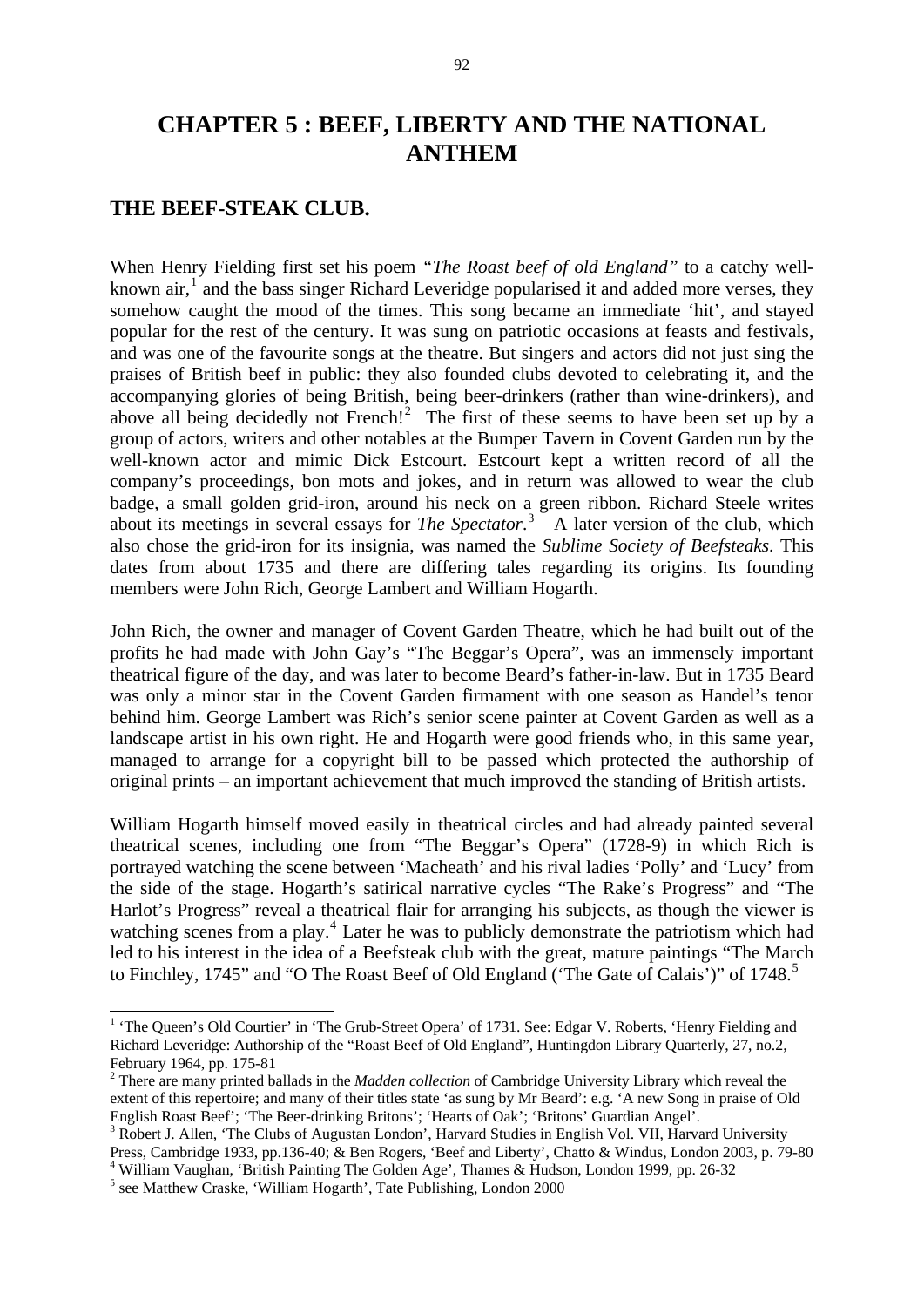These three are credited with the origins of the *Sublime Society of Beefsteaks* when one of them, (stories vary as to whether it was Rich or Lambert), not having time for a regular dinner, "contented himself with a beef steak broiled upon the fire in the painting room".<sup>[6](#page-1-0)</sup> An issue of *The Connoisseur*<sup>[7](#page-1-1)</sup> sets the scene vividly when it describes: "the most ingenious artists in the kingdom [who] meet every Saturday in a noble room at the top of Covent-Garden theatre, and never suffer any dish except Beef-steaks to appear".<sup>[8](#page-1-2)</sup>

Membership was restricted to twenty-four, and the initial list shown in Walter Arnold's detailed account of the club<sup>[9](#page-1-3)</sup> includes leading actors, painters and musicians of the day. It was a closely-knit community of workers in the Covent Garden area who shared much in common, including the need for a good meal between the Saturday morning rehearsals and visit to the Treasury to collect the week's wages, and the six o'clock start of the evening's entertainment. Meetings were always on Saturdays during Beard's lifetime, and remained at the Covent Garden Theatre until it burnt down in 1808. The rules of the society state

### "*that Beef steaks shall be the only meat for dinner, and the broiling begin at two of the clock on each day of the meeting, and the table-cloth be removed at half-an-hour after three*".[10](#page-1-4)

New members between 1736 and 1743 included the musician and composer William Defesch, the actor Theophilus Cibber, and the artist Francis Hayman. John Beard joined John Rich's Covent Garden company in the autumn of 1743, and was elected a Society member on December  $24<sup>th</sup>$ .

Election to the *Sublime Society of Beefsteaks* was open to anyone who could muster the correct number of votes from existing members when a vacancy in the statutory number of 24 occurred. The candidate was also required to have attended at least three previous meetings as a guest. As an immensely 'clubbable' person Beard is likely to have been to several meetings during the weeks immediately prior to his election. Indeed he was scarcely out of the theatre at all. Between November  $25<sup>th</sup>$  and December  $24<sup>th</sup>$  he performed there on fifteen nights. On the day before his election, Friday December 23rd, he made his first appearance in this new venue as 'Macheath' opposite the 'Polly Peachum' of his lifelong friend Kitty Clive.

Beard remained a member of the Society for all of his life. In fact, he came to embody the spirit and ethos of it during his long tenure. It was fortunate that he took over as manager of Covent Garden Theatre on the death of John Rich in 1761 as he was able to maintain the regularity of the meetings in their usual venue at the top of the backstage area. Several writers attest to his charm and good nature during this period. It was a time when it was run with affection and courtesy by his good friends and relatives. Thomas Davies writes of the club, "with the jolly president John Beard" as "one of the most respectable assemblies of jovial and agreeable companions in this metropolis".<sup>[11](#page-1-5)</sup> Beard was the President in many different years; but certainly held that position in 1784, when the decision was taken to expand the number of members to 25, in order to admit the 22-year-old HRH the Prince of Wales (later King George IV).<sup>[12](#page-1-6)</sup> Almost certainly it was during this period that its satirical customs and quirky laws became entrenched. Tobias Smollett attended as a guest, and wrote in his 1762 novel

<span id="page-1-0"></span><sup>6</sup> Edwards, 'Anecdotes of Painters', 1808

<span id="page-1-1"></span><sup>7</sup> *The Connoisseur*, issueno. 29[sometimes quoted as 19]*,* June 6th, 1754 8

<span id="page-1-2"></span>Robert J. Allen, ibid, p.144

<span id="page-1-3"></span><sup>&</sup>lt;sup>9</sup> Walter Arnold, 'The Life and Death of the Sublime Society of Beefsteaks', London 1871

<span id="page-1-4"></span><sup>&</sup>lt;sup>10</sup> Arnold, ibid.

<span id="page-1-5"></span><sup>&</sup>lt;sup>11</sup> Thomas Davies, 'Dramatic Miscellanies' vol. 3, 1784, p.167

<span id="page-1-6"></span><sup>&</sup>lt;sup>12</sup> John Timbs, 'Clubs and club life in London', London 1873, p.120-1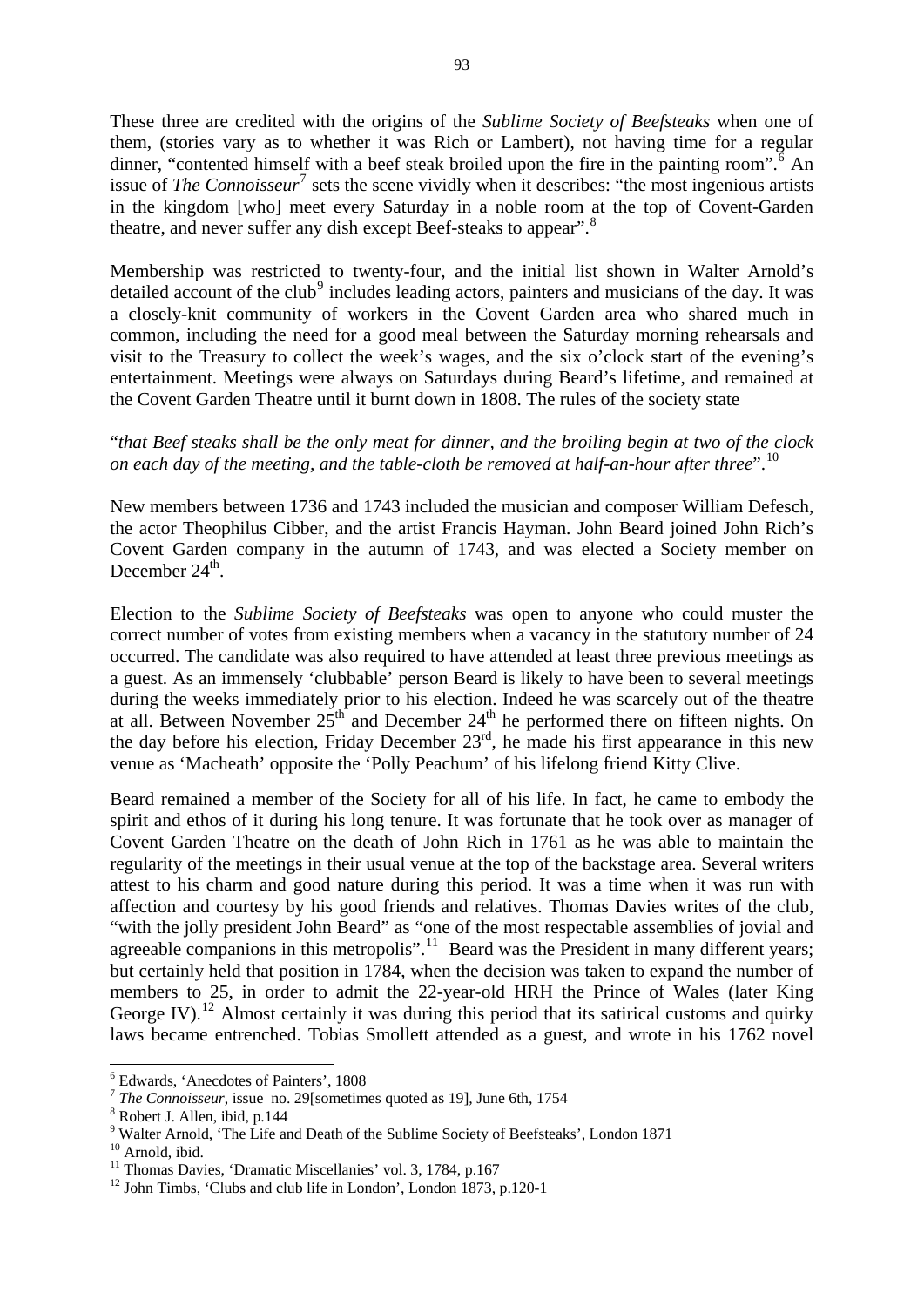"*Sir Launcelot Greaves*" of the club's "genial board", where "delicate rumps irresistibly attract the stranger's eye, and, while they seem to cry 'come cut me – come cut me', constrain, by wondrous sympathy, each mouth to overflow. Where the obliging and humorous Jemmy B[encraf]t [*Beard's brother-in-law*], the gentle Billy H[avar]d<sup>[13](#page-2-0)</sup>, [*his very close friend*] replete with human kindness, and the generous Johnny B[ear]d, respected and beloved by all the world, attend as priests and ministers of mirth, good cheer, and jollity, and assist with culinary art the raw, unpractised, awkward guest."<sup>[14](#page-2-1)</sup>

Beard was undoubtedly sought out as a member because one of their number, referred to in the rules as *The Bishop*, had to sing the Grace and the Anthem. This, and the singing of stirring ballads, (some of them especially written for the society's sole use) must have frequently fallen to his lot. The rules were an irreverent and humorous parody of Masonry (which was beginning to take hold in London, and to which many of the members also belonged).<sup>[15](#page-2-2)</sup> The 24 members regarded themselves as a Brotherhood and wore a distinctive blue coat and buff waistcoat, with brass buttons impressed with the gridiron and the motto "*Beef and Liberty*". It was as though these artisans, painters, actors, musicians and writers needed a club in the same way that the medieval world had needed the Lord of Misrule: - to let down their collective hair and replace an ordered society with a temporary world in which all could be equals, and classes could be reversed.

Apart from *The Bishop* there was *The President of the Day, The Vice President, The Recorder*  and *The Boots*. These roles were taken in rotation and were a mixed blessing. *The President* had the honour of presiding over the meeting, but also provided the beef at his expense. He had to observe all the ancient forms and customs of the society, and give the customary toasts in strict accordance with the society's specific list. But he had no powers, and was, in fact, closely watched by the other members to see if he made any slight mistakes of protocol, through ignorance or forgetfulness. A certain amount of 'parlour game' mentality crept into all of this, as there were moments when he had to remember to put on one or other of the hats – a Beefeater's hat and a tricorn with a plume – which hung from the back of his chair. Apparently he had to sing 'The Song of the Day' whether he had a voice or not: which renders the duties of the role even more akin to our modern idea of "charades".

*The Vice President* was the oldest member present and, according to Arnold, "had to carry out the President's directions without responsibility" – whatever that means!

*The Recorder* had another role that seems to have come out of the world of the parlour game: he had to rebuke everybody for offences, real or imaginary, and 'record' the witticisms, bon mots and banter that the meeting produced. The archive having been burned in the 1808 fire, we only have a few examples left: such as the time when Garrick was late for a performance at Drury Lane, and on being reprimanded by another of the Patentees that he should "consider the stake you and I have in this house" he answered "True, but I was thinking of my steak in the other house!"<sup>[16](#page-2-3)</sup>

<span id="page-2-0"></span><sup>&</sup>lt;sup>13</sup> Arnold and others have misread this name as 'Howard'. However, it is clear from the papers that the author has consulted in the Folger Shakespeare Library ('Jeu d'esprit' N.a.2) that 'H…d' is the actor & playwright William Havard (1710-1778) and therefore the person who was elected to the society on December  $28<sup>th</sup>$  1745, and not William Howard, musician d. 1785.

<sup>&</sup>lt;sup>14</sup> Tobias Smollett, 'Sir Launcelot Greaves', London 1762, chapter 4

<span id="page-2-2"></span><span id="page-2-1"></span><sup>&</sup>lt;sup>15</sup> Bencraft was a prominent Mason. His benefit on  $10<sup>th</sup>$  April 1741 was for the entertainment of the Ancient and Honourable Society of Free and Accepted Masons. Beard was referred to as 'Brother Beard' on May 15<sup>th</sup> 1739, when he sang "On, on my dear Brethren" at Drury Lane for the same group of Masons.

<span id="page-2-3"></span><sup>&</sup>lt;sup>16</sup> John Timbs, 'Clubs and club life in London', London 1873, p.115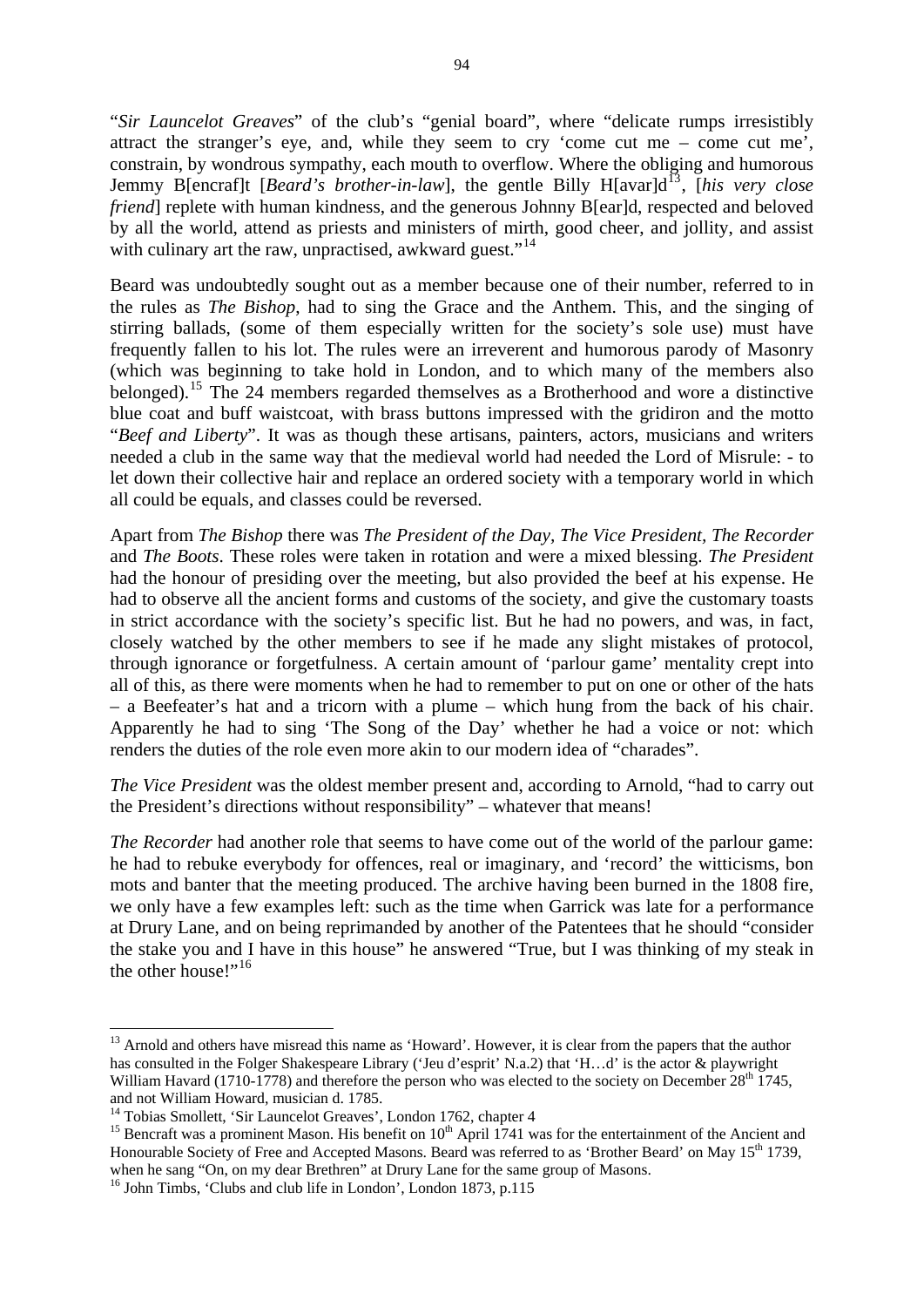*The Recorder* also had to 'induct' new members. This was a farcical ceremony that always caused great mirth. The newly elected member was brought in blindfolded, accompanied by the *Bishop* wearing his robes and mitre (old stage props) and bearing a book containing the rules of the society on which he had to swear an oath of loyalty "*to support the dignity and welfare of the society, and behave as a worthy member*". All the other members were decked out in whatever stage costumes were at hand, one with a sword of state, others as halberdiers accompanying the *Bishop,* in a parody of the Coronation service. The 'charge' was then delivered by the *Recorder*. This was by turns serious and lighthearted, but made the point that the brotherhood encouraged a perfect equality between members; but that such an equality should never degenerate into undue familiarity. At the moment after the oath-taking when the new recruit had to kiss the book, a bone of beef was surreptitiously substituted. Practical jokes like this were encouraged, and outrageous toasts were the order of the day.

Quite what the noble members made of this – for there were several from the time of the Earl of Sandwich (elected 1761) onwards – can only be guessed at. When HRH the Prince of Wales sought membership in 1785 he must have been well aware of this dangerous egalitarianism. Whether or not he equated it with the ideals of the French Revolution, which was brewing at this time, or the American War of Independence which had ended with the Treaty of Versailles two years previously, or simply dismissed it as the playful rules of a gentleman's club, is not known. But he embraced it warmly when the rules were changed and membership was increased to 25 in order to circumvent the problem that no vacancy for him existed. He was soon joined as a member by HRH the Duke of York (elected 1790) and other brothers and relatives. After Beard's death in 1791 membership of the society became ever more sought-after by members of the aristocracy, wishing to witness royalty in their cups and at play.

There is one extant record of a speech made by the *Recorder*. Although the society's entire archives were destroyed in the 1808 fire (along with a fine wine-cellar) the Folger Shakespeare Library contains William Havard's scrapbook which he entitled 'Jeu d'esprit'. It contains many letters, poems and writings that illuminate his friendship with John Beard. In his letters he addresses him as 'Brother' – which led some to believe that they were actually related.[17](#page-3-0) But Havard had married the actress Elizabeth Kilby in May 1745. So the affectionate term must stem from their joint membership of the 'Free and Accepted Masons' or the 'Sublime Society of Beefsteaks'.

His manuscript contains this sketch for a speech made at the admission of  $T...$   $F...$  Esq:<sup>[18](#page-3-1)</sup>

*"It has been my good fortune to be appointed to acquaint you that you have this day been unanimously elected a Member of our Society. A Society, as remarkable for the excellency of its Constitution, the Purity of its Manners, and the Sociality of its Members, as for the Sublimity of its situation* [a joke about its position at the top of the building]*. No member, here, sells his Conscience: no Brother lies in wait for the Fortune of his Friend. – But I will not exalt ourselves by affecting to make comparisons. As to your behaviour here, Sir: - Give me leave to acquaint you, that a Disposition to please and be pleased is the sole Requisite to constitute our mutual Happiness: upon this Green-swerd the wheels of Conviviality will roll pleasantly and without a Rubb"*. [19](#page-3-2)

<span id="page-3-0"></span><sup>&</sup>lt;sup>17</sup> "Beard's sister, in turn, married William Havard, who for twenty-two years was the wheelhorse of the profession at Drury Lane". 'The London Stage', Part 4, ed. G. W. Stone, Carbondale Illinois, 1962, p. xci <sup>18</sup> Theodosius Forrest (January 22<sup>nd</sup> 1763). Arnold, ibid. p.xix

<span id="page-3-2"></span><span id="page-3-1"></span><sup>19</sup> Folger Shakespeare Library 'Jeu d'esprit' N.a.2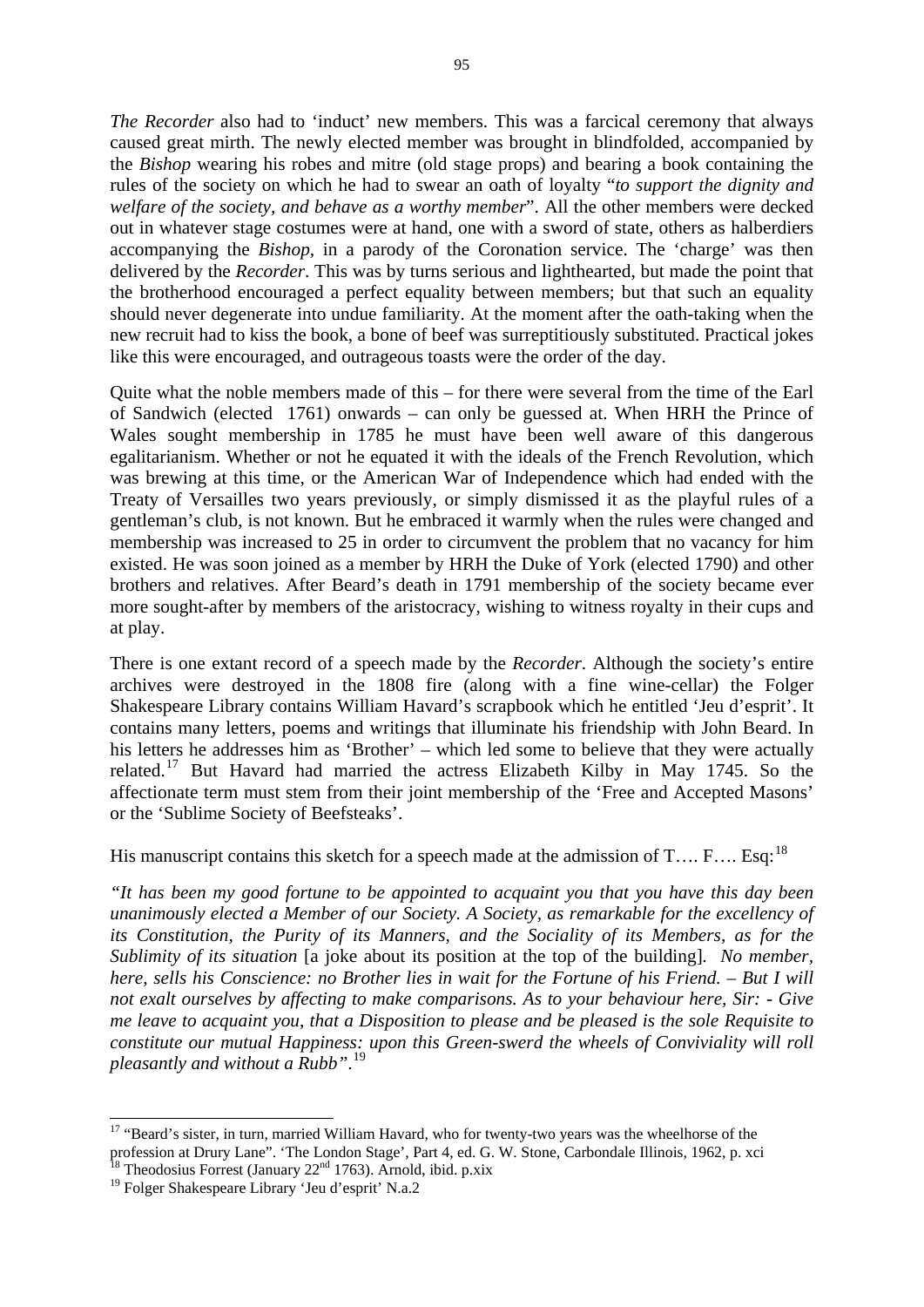T… F… was Theodosius Forrest who later wrote 'The Song of the Day' for the society's regular use. This replaced 'The Roast Beef of Old England', with words by Henry Fielding and Richard Leveridge, which had been sung at every previous meeting. It probably continued to be sung for a long time after, as it so embodies the patriotic fervour underlying the spirit of the times, and was firmly in John Beard's repertoire. Later Beard may have introduced the 'New Song in praise of Old English Roast Beef sung by Mr Beard', a copy of which is to be found in the Madden Collection.<sup>[20](#page-4-0)</sup>

### *insert copy of the ballad 'A New Song in praise of Old English Roast Beef'*

Horace Walpole's comments on Handel hiring "all the singers of *Roast Beef* from between the acts at both theatres<sup>"[21](#page-4-1)</sup> for his *Samson* cast (in which Beard sang the title role) is evidence that he must have been famous for singing it, as well as such other rousing patriotic songs as 'To arms' and 'Britons strike home' for which there is documentary evidence on the playbills of 1743-5. The bass singer Richard Leveridge himself was on the Covent Garden roster at this time, and Beard and he duetted between the acts in unnamed patriotic songs during the spring of 1744, when, beside the worries of Britain's involvement in the War of Austrian Succession (1740-8) there were the growing fears of a Jacobite invasion as well.

Extracts from the texts reveal the xenophobic content of both songs:

*The roast beef of Old England* When mighty roast beef was the Englishman's food, It ennobled our hearts, and enriched our blood, Our soldiers were brave, our courtiers were good; Oh the roast beef of England And old England's roast beef!

Then, Britons, from all nice dainties refrain, Which effeminate Italy, France and Spain; And mighty roast beef shall command on the main; Oh the roast beef of England And old England's roast beef!

*The Song of the Day* No more shall Fame expand her wings To sounds of heroes, states and kings; A nobler flight the Goddess takes, To praise our British Beef in steaks, A joyful theme for Britons free, Happy in Beef and Liberty.

Throughout the realms where despots reign, What tracks of glory now remain? Their people, slaves of power and pride, Fat Beef and Freedom are denied! What realm, what state can happy be. Wanting our Beef and Liberty? $2^{22}$  $2^{22}$  $2^{22}$ 

 $20$  C.U. Library

<span id="page-4-2"></span><span id="page-4-1"></span><span id="page-4-0"></span><sup>&</sup>lt;sup>21</sup> Letter to Horace Mann, 24<sup>th</sup> February 1743: Deutsch, p. 560<br><sup>22</sup> Ben Rogers, 'Beef and Liberty', Chatto & Windus, London 2003, pp. 77-8, & 82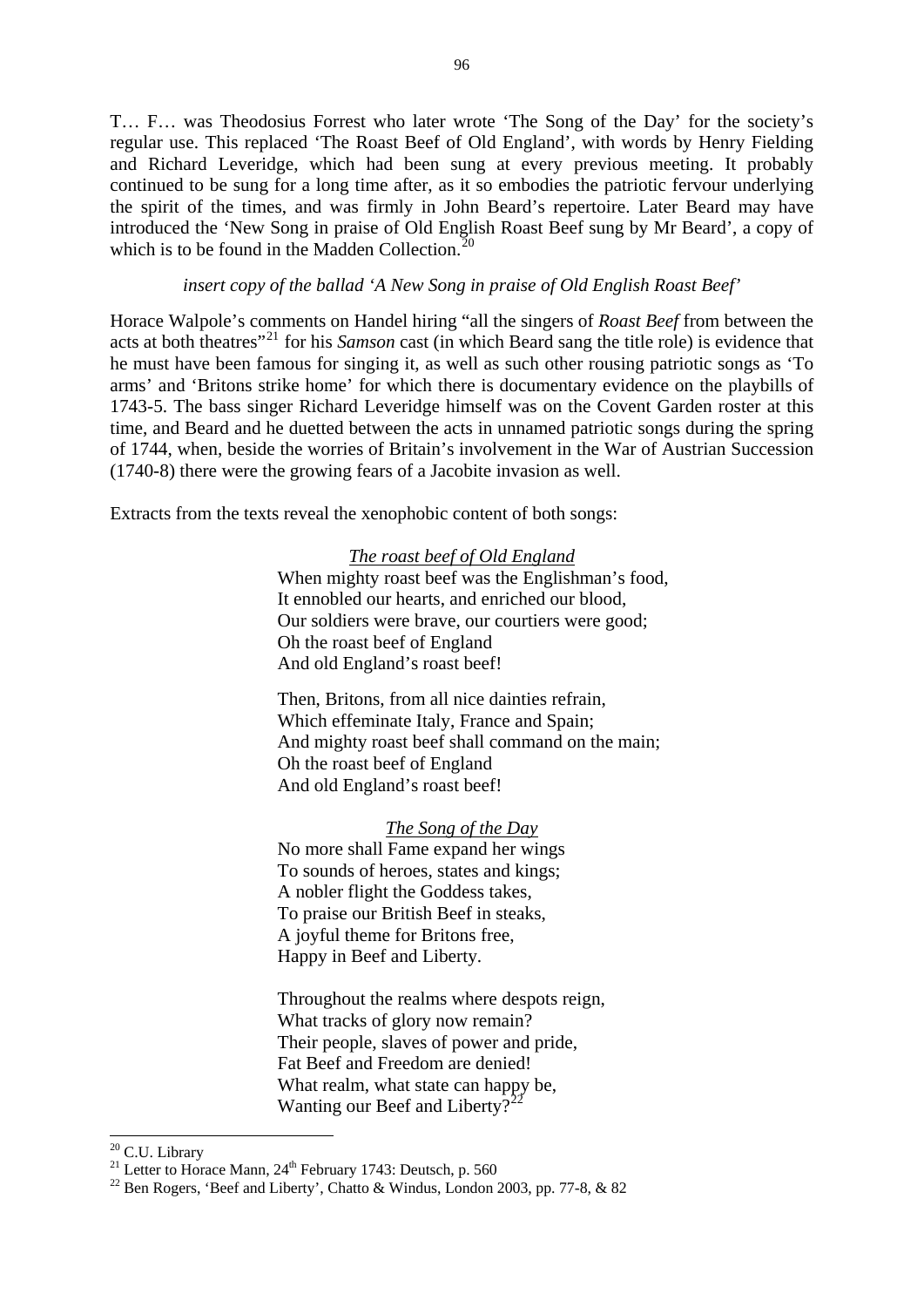The last official of the society that needs to be described is *The Boots*. This important position also harks back to medieval traditions, such as the 'Boy-Bishop', where roles were temporarily reversed. *The Boots* was always the newest member. He had to arrive early, collect the wine from the cellar and decant it, and bring the steaks individually from the griddle to the diners. No one was exempted from this duty – not even royalty when it was their turn. Indeed some, such as the Duke of Sussex – George III's  $6<sup>th</sup>$  son - who held the post in 1808-9, seemed to enjoy the role. A practical joke played regularly by the company was to demand that *Boots* should decant another bottle just as he was about to eat his own longawaited steak.

Another writer who saw Beard at the club was the young James Boswell, whose great mentor Dr. Johnson became a member on March 4<sup>th</sup> 1780. In his *London Journal* Boswell writes of going there on Saturday  $27<sup>th</sup>$  November 1762 with Lord Eglinton.

"He carried me to Covent Garden in a coach and bid me wait in the Bedford Coffee House till he sent for me."

Members were entitled to take one guest to the meetings on payment of 10 shillings and sixpence to the Treasurer. So it appears that Boswell was Lord Eglinton's guest for the afternoon; but that he was not allowed to enter until some formality or other had been undertaken. If he was Eglinton's second guest the delay could be more easily explained, since the rules for this were even more complicated: "if he brought a second [guest] he had to borrow a name; in default of obtaining it, the visitor was doomed to retire".<sup>[23](#page-5-0)</sup> Boswell must have observed the niceties of admission, since:

 "...In a few minutes the famous Mr Beard of Covent Garden Theatre came for me and carried me up a great many steps to a handsome room above the theatre, in which met the Beefsteak Club, a society which has subsisted these thirty years. The room where it met was once burnt. The Gridiron (in Scotch, '*brander*') was almost consumed, but a thin image of it remained entire. That they have fixed in the stucco in the roof. The president sits in a chair under a canopy, above which you have in gold letters, *Beef and Liberty*. We were entertained by the Club. Lord Sandwich was in the chair, a jolly, hearty, lively man. It was very mixed society: Lord Eglinton, Mr Beard, Colonel West of the Guards, Mr Havard the actor, Mr Churchill the poet, Mr Wilkes the author *of The North Briton*, and many more. We had nothing to eat but beefsteaks, and had wine and punch in plenty and freedom. We had a number of songs."<sup>[24](#page-5-1)</sup>

Boswell was present at an interesting time. With Wilkes and Lord Sandwich both dining on the same day the air must have been electric. Having been involved in the notorious orgies of the Hell-Fire Club at Medmenham Abbey both were now at daggers drawn. Wilkes had just published his obscene *Essay on Woman*, and Lord Sandwich was about to take a leading role in the condemnation of the *Essay* in the House of Lords. Horace Walpole, a notorious gossip but an obviously well-informed one, wrote to Sir Horace Mann:

"… the wicked even affirm, that very lately, at a club with Mr Wilkes, held at the top of the playhouse in Drury Lane [*recte* Covent Garden], Lord Sandwich talked so prophanely that he drove two harlequins out of company".[25](#page-5-2)

<span id="page-5-0"></span> $23$  Arnold, ibid. p.4

<span id="page-5-2"></span><span id="page-5-1"></span><sup>&</sup>lt;sup>25</sup> The Letters of Horace Walpole, ed. Mrs Paget Toynbee, Oxford, 1903-5, v, p. 395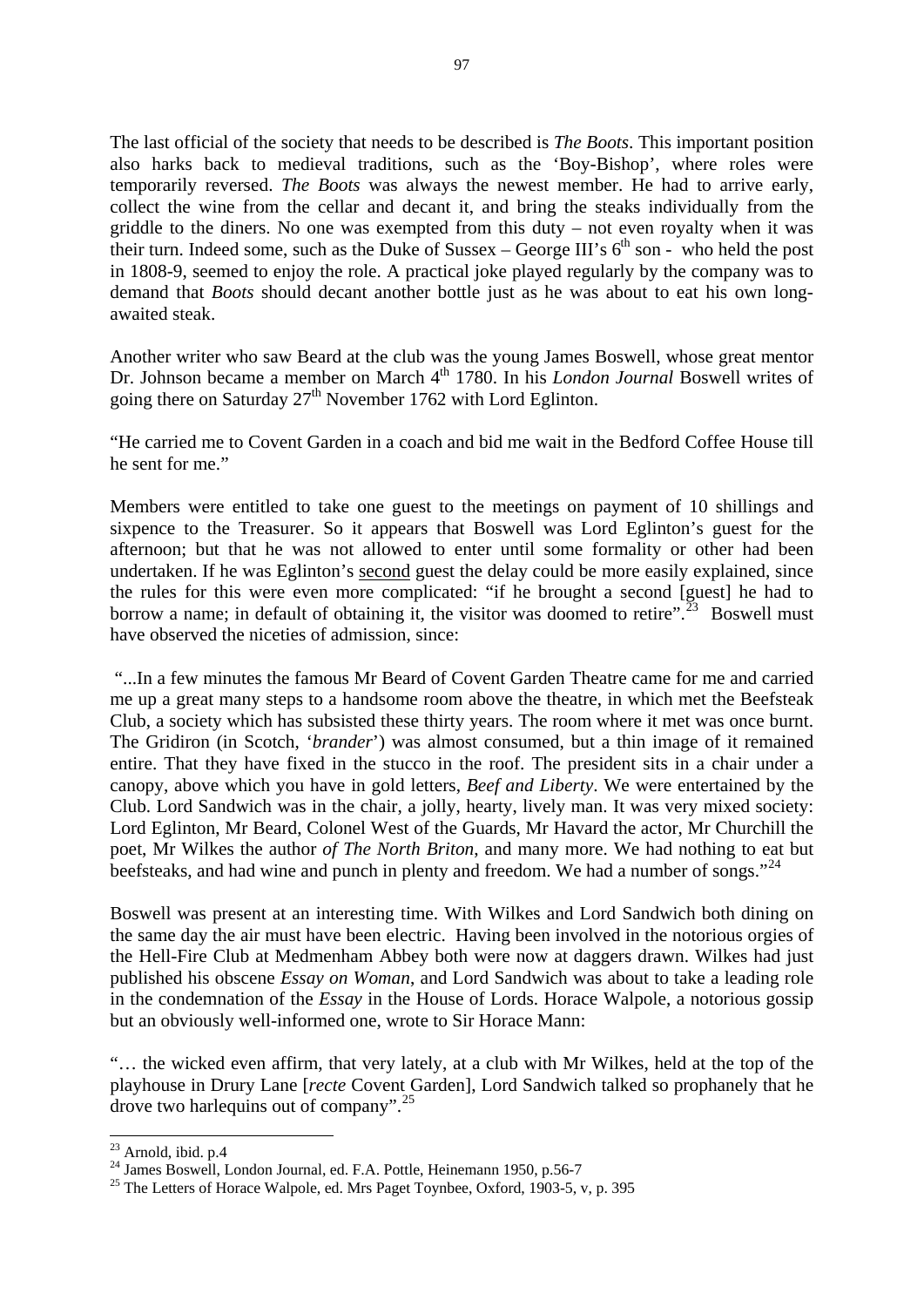A little later he wrote to George Montagu:

"He [Lord Sandwich] has impeached Wilkes for a blasphemous poem [the Essay on Woman], and has been expelled for blasphemy himself by the Beef-steak Club at Covent Garden".<sup>[26](#page-6-0)</sup>

Beard seemed to have been running a tight ship, and expelled the member for breaking the tenth law of the society, which states that "*every member who shall be found guilty of any crime or misdemeanour in this Society, and shall neglect or refuse to submit to the penalty or censure by him incurred, and duly voted and ordered by the majority … shall stand expelled this Society.*"<sup>[27](#page-6-1)</sup> In a twist that would have been appreciated by Beard more than most, since he regularly spoke the line in his character of 'Macheath',<sup>[28](#page-6-2)</sup> Lord Sandwich earned the unflattering soubriquet of 'Jemmy Twitcher' – (the character in the *Beggar's Opera* who 'impeaches' 'Macheath') – for the way in which he turned on his erstwhile friend Wilkes and impeached him. Hogarth drew an unflattering portrait of Wilkes in May 1763 that was soon on sale as an etching.[29](#page-6-3) All of this was brewing on the day in November 1762 that the ingenuous 22 year-old Boswell met them.

The gridiron referred to by Boswell, was reputedly the original one used by John Rich in 1735. It had always been given an honourable place amidst their somewhat facetious regalia and was represented on their uniform buttons. It is clear from Boswell's account that it had already suffered in one fire before the awful conflagration that destroyed the whole theatre in 1808. However it had a habit of surviving, and was extracted from the ashes a second time to remain the most significant feature of the rebuilt meeting room.

#### *[insert a Photo of the Gridiron, e.g. the one on p. 81 of Ben Rogers 'Beef and Liberty']*

One of the further 'parlour games' that this assembly of theatrically minded members played, towards the end of their meetings, was one that got right under Beard's skin and took him over. It was the requirement to hold a conversation for as long as possible using only quotations from plays, ballad operas, pantomimes etc. Beard was obviously qualified to do well in this; and, indeed, it is possible that it influenced his everyday thought process. For, in the few letters of his which are still extant, the same ease for slipping into quotation is frequently on display. This letter was written to Miss Hull (daughter of his friend the actor Thomas Hull) from his villa in Hampton eighteen years after his retirement from the stage:

## Dear Miss Hull,  $\qquad \qquad$  Rose Hill, 18<sup>th</sup> Aug. 1785

"What horrid silence thus invades our ears?" as the King of Brentford savs.<sup>[30](#page-6-4)</sup> Well as I love dumb things, the taciturnity of your pen begins to be alarmingly painful… Let me say with Prior, or somebody prior to him, faith, I don't know who – 'Let them censure, what care I?

The herd of critics I defie…'

and there's an end of the matter."

 $26$  Ibid. p.396

<span id="page-6-1"></span><span id="page-6-0"></span><sup>&</sup>lt;sup>27</sup> Walter Arnold, The Life and Death of the Sublime Society of Beefsteaks, London 1871 p. xvi

<span id="page-6-2"></span><sup>&</sup>lt;sup>28</sup> Scene XIV, Macheath: "That Jemmy Twitcher should 'peach me, I own, surprised me".

<span id="page-6-3"></span><sup>&</sup>lt;sup>29</sup> 'Engravings by Hogarth', ed. Sean Shesgreen, New York 1973, plate 98

<span id="page-6-4"></span><sup>&</sup>lt;sup>30</sup> A role in an untraced play of the time, based on *Le Roi d'Yvetor*, (later translated by Thackeray as "The King of Brentford")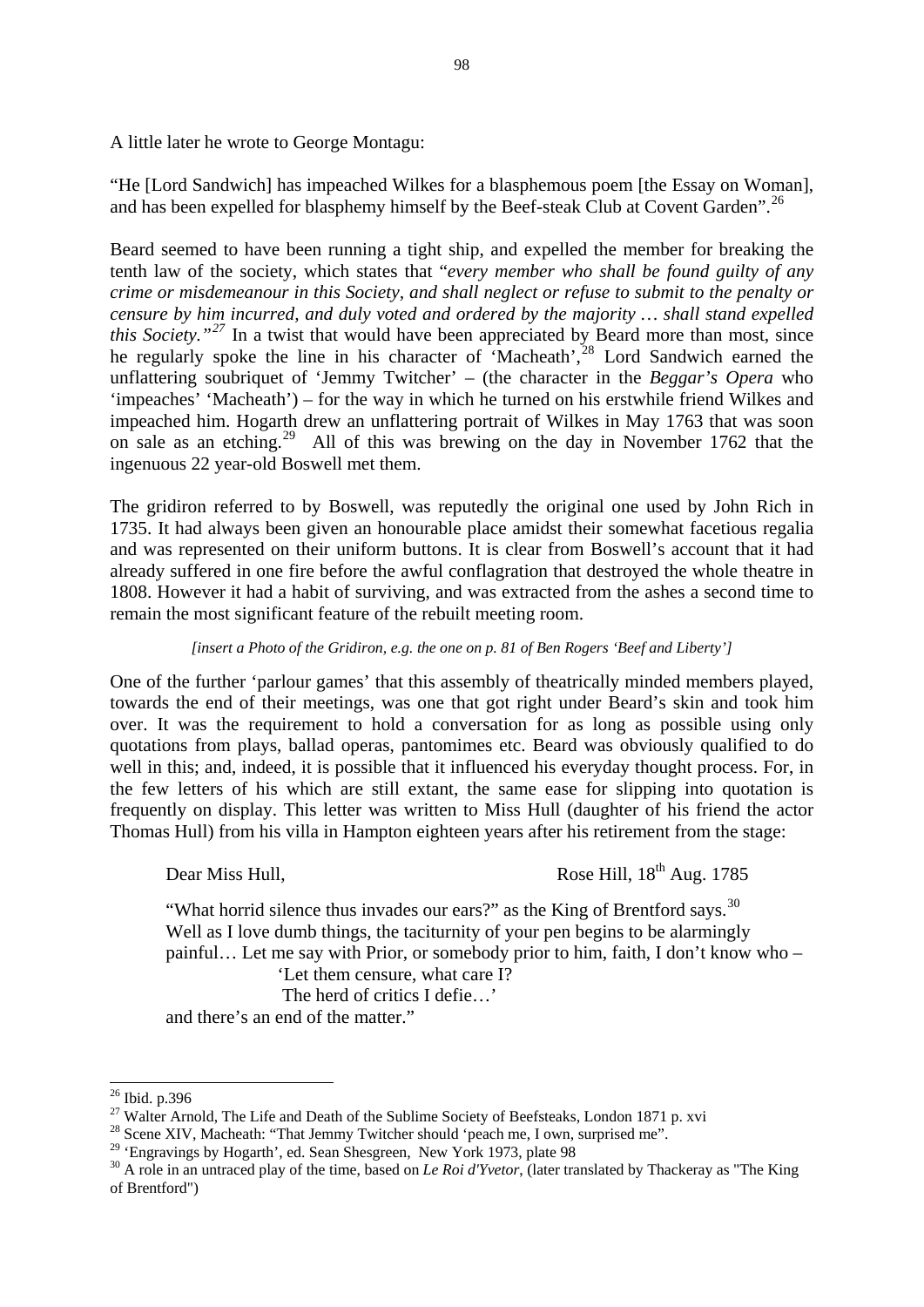This custom was still prevalent in the Club in the year 1799 when Thomas Dibdin became a member. In his 'Reminiscences'<sup>[31](#page-7-0)</sup> he describes the parlour-game in more detail:

"I had not been long attached to Covent Garden Theatre before I was elected member of the Covent Garden Beef-Steak Club… It was a most agreeable society, consisting of the principal actors, and every dramatic author, connected with Covent Garden Theatre, as well as several eminent commercial and legal characters… Mr Emery, who was introduced to this joyous assembly the same day with myself, and who was reckoned a very diffident man, was at first much annoyed by these quotations, which, to produce greater effect, were to be given as instantaneously as possible… When, on the first day, it came to Emery's turn to make a quotation he declared that (although an actor) he never could extemporaneously think of an apt extract from a play, nor had he ever made one on any subject. On being pressed, however, without any apparent consciousness of its just applicability to himself, he said: "Indeed, indeed, sirs! But this troubles me."

Beard spent most days of the week – apart from Sunday – at the theatre, either rehearsing or performing. On performance days he was often in the main show and the afterpiece. It is clear that he liked his comrades and spent much spare time in their company. Being a member of the Beefsteak Club added to the time he was away from home. How did this go down with his wife Henrietta?

As an aristocratic lady whose marriage had put her into a kind of purdah amongst her own kind, it seems that she transferred much of her social ambition to her husband once the Waldegrave family had abandoned her. Beard's repeated applications for Court positions for which he was not the obvious candidate ('Serjeant Trumpeter' in 1753 and 'King's Waiter' in 1757) may have stemmed from her desire to regain a more visible rank in society. As a prelude she would have supported his membership of any society that brought him into contact with people of rank and consequence. There were aristocrats in the Beefsteak club from the very beginning, even if they only came as guests. The tale is recounted that the Earl of Peterborough was present on the occasion in 1735 when John Rich grilled his first steak.<sup>[32](#page-7-1)</sup> His enthusiasm for this informal manner of dining in the upstairs painting room encouraged the formation of the society, to which he brought groups of his titled friends.<sup>[33](#page-7-2)</sup> The records in Arnold's history of the society do not show that many of these were initially elected as members<sup>[34](#page-7-3)</sup>; but the records may be incomplete as a result of the many fires that ravaged the theatre in the late  $18<sup>th</sup>$  and early  $19<sup>th</sup>$  centuries. Apart from the obvious advantages of rubbing shoulders with the gentry, Henrietta would probably have seen how membership would also assist Beard in his career. The timing of his election in December 1743, just a few weeks after he had transferred from Drury Lane to Covent Garden, reveals that he was already getting on well with his new employer. John Rich was an astute man of the theatre and could see that he had got hold of a popular and versatile performer. He put him to work on plays and afterpieces before introducing him at Christmas in the role for which he had been particularly sought out. We can see from the confident portrait of Beard in Macheath's famous red coat by Thomas Hudson (dated by experts to this precise period)<sup>[35](#page-7-4)</sup> that he knew now that, after seven years of hard labour, he had really made his mark on London's theatrical world.

<span id="page-7-0"></span><sup>&</sup>lt;sup>31</sup> Thomas Dibdin, 'Reminiscences of Thomas Dibdin', London, 1827, pp. 254-5

<span id="page-7-1"></span><sup>32</sup> John Timbs, 'Clubs and club life in London', London 1873, pp.111-2

<span id="page-7-2"></span>

 $33$  Sir William Saunderson was one of the original 24 members<br> $34$  Walter Arnold, The Life and Death of the Sublime Society of Beefsteaks, London 1871

<span id="page-7-4"></span><span id="page-7-3"></span><sup>&</sup>lt;sup>35</sup> "Hudson's striking portrait of the singer and actor John Beard in his red coat trimmed with gold has been dated stylistically by Ellen Miles to about 1743; this was the year when Beard appeared in the first London performance of *Messiah*". Handel: a celebration of his Life and Times, National Portrait Gallery, London, 1985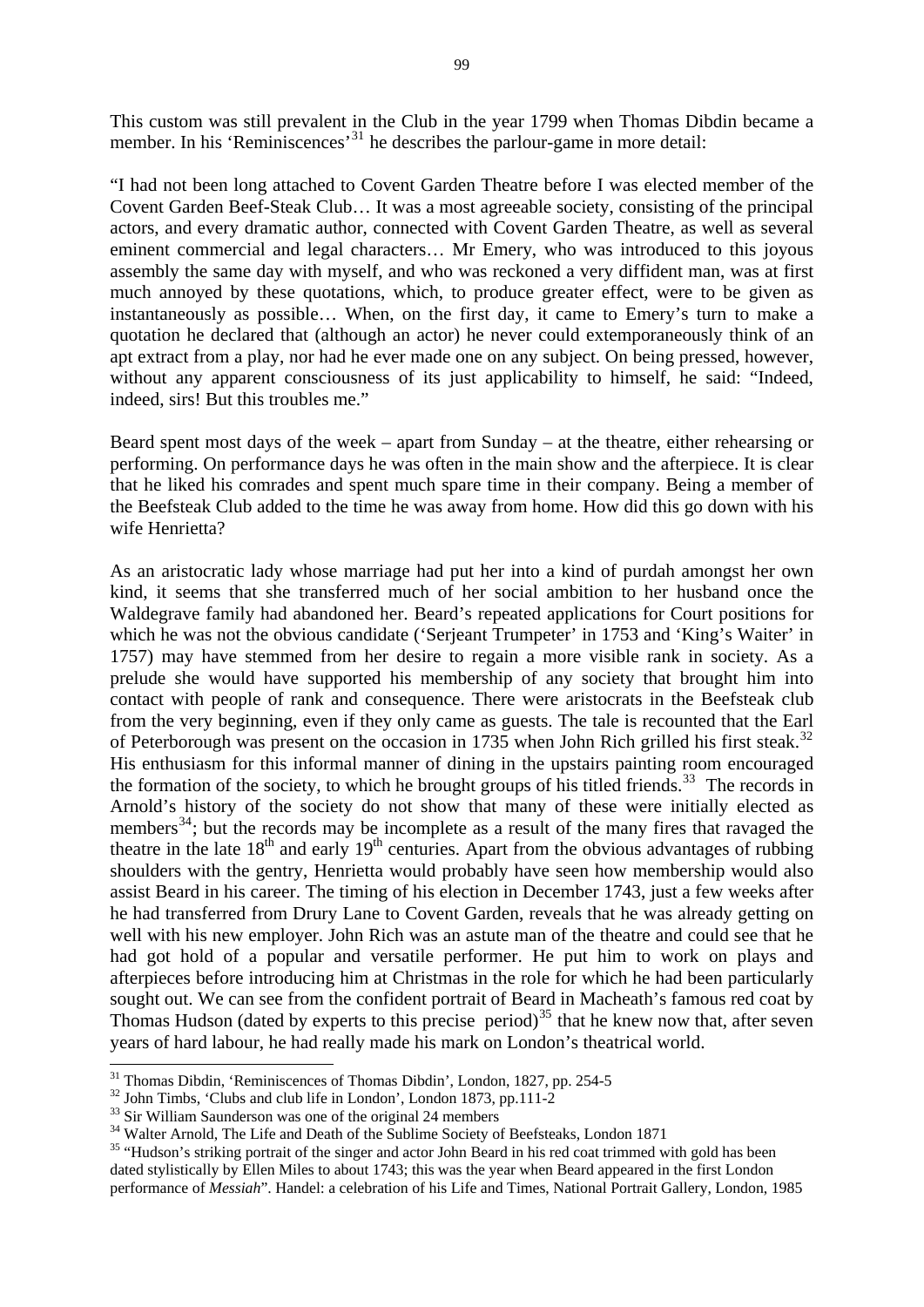Henrietta would not have been discomfited by the times of the meetings either. Two o'clock on a Saturday afternoon merely bridged the gap between morning rehearsal and evening performance. On days when Beard had no evening's singing to worry about he could stay longer, and drink more heavily of the port and porter which flowed freely after the tablecloth had been removed. One such Saturday was soon to arrive – within two years of his election which would transform British musical life for ever, and set the whole nation singing along with Beard in his patriotic songs.

## **PATRIOTIC SONGS**

The songs that delighted the *Sublime Society of Beef-Steaks* were the same songs that roused patriotic fervour in the theatre audience. There are many accounts of the audience in the gallery growing restive during some instrumental interlude or high-flown art-song, and calling for the *Roast Beef of Old England* and suchlike popular ballads instead. Silas Neville, in his diary entry for June  $9<sup>th</sup> 1767$  - at the very end of Beard's period as Covent Garden Manager writes:

"Half past 4 went into the Pit at Covent Garden Theatre; after being shut up for the season [it] was opened tonight as a high favour to [Edward] Shuter [1728-76] for whose benefit "The Busybody" with "Love a la Mode", a farce never published, was played… Before it began the Gods, having called for the music to play *Roast Beef,* would not suffer the play to begin till their request was complied with. They pelted Davies and Hull, who appeared first, with orange skins, crying 'Off! Off!'…"<sup>[36](#page-8-0)</sup>

Oliver Goldsmith writes that the lower classes "would find more satisfaction in the *Roast Beef of Old England* than in the finest closes [cadences] of an eunuch [male castrato]".<sup>[37](#page-8-1)</sup> When the management felt that it was prudent to tap into the public's loyalty to the House of Hanover they arranged for the last portion of Handel's Coronation Anthem '*Zadok the Priest*' to be performed. This was published in  $1743^{38}$  $1743^{38}$  $1743^{38}$  and was therefore suddenly and fortuitously available. The text to the relevant section is:

### *God save the King, long live the King, may the King live for ever. Alleluia, Amen*

and it became an unofficial National Anthem at a time when there was no such thing anywhere yet in Europe. But, requiring a choir of skilled voices and an orchestra with trumpets, this piece was not always easy to mount at short notice. Other patriotic ballads had to be found to serve the same purpose.

Therefore the singers found themselves scouring their repertoire of Masques and Oratorios for suitable material, while the house-composers in turn knocked up appropriate trifles. At Drury Lane the chief vocalist was now Thomas Lowe. He had sung in the first performance, at Cliveden in 1740, of Arne's "Masque of Alfred". Throughout 1745 he performed Arne's extracted chorus "Britons never will be slaves" (known to us as '*Rule Britannia'*) on most nights. Arne was house composer at Drury Lane, so it is not surprising to find this piece

<span id="page-8-0"></span><sup>&</sup>lt;sup>36</sup> Tuesday June 9<sup>th</sup> 1767, The Diary of Sylas Neville 1767-88, ed. B. Cozens-Hardy, London 1950<br><sup>37</sup> Oliver Goldsmith, 'The Bee' Number VIII, November 24<sup>th</sup>, 1759<br><sup>38</sup> see: G.F. Handel, 'Four Coronation Anthems', ed.

<span id="page-8-1"></span>

<span id="page-8-2"></span>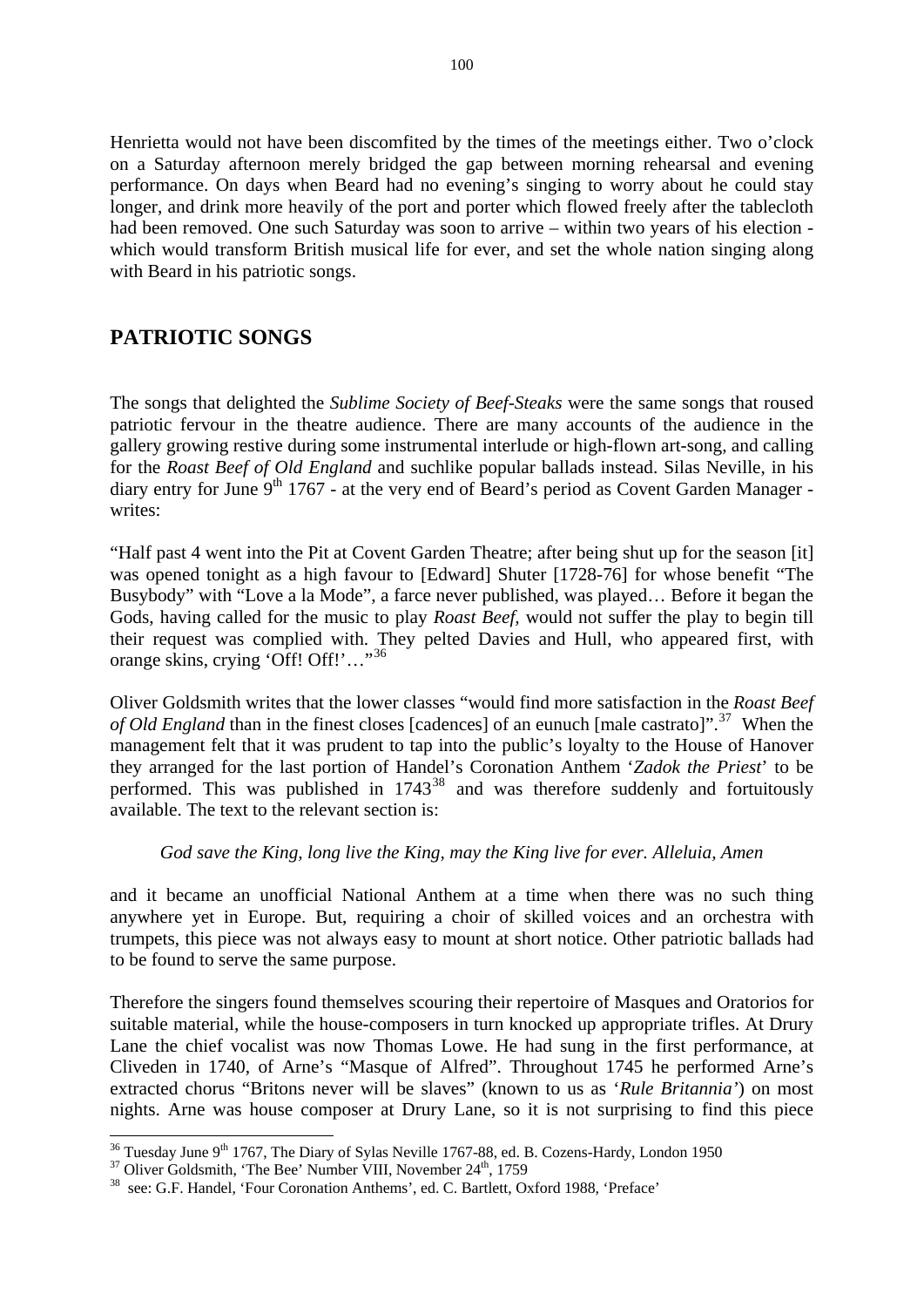failing to appear on Covent Garden playbills. Beard was not able to sing this rousing song until he was back on the books at Drury Lane  $(1748-59)$  three years later.<sup>[39](#page-9-0)</sup> It is likely that, sung with his strong, manly and heroic tones, the piece might well have become popular enough to have taken on the identity of the real National Anthem. But the first recorded occasion on when he sang it, February  $23<sup>rd</sup> 1751$ , was long after the Jacobite threat had subsided. Thomas Lowe's milder and more mellifluous performance in 1745 wasn't strong enough to establish it as a serious contender for an important national role. But Handel may have looked on and felt that Arne's tune was sufficiently strong to eclipse any of his martial arias; thus deciding to throw a pot-boiler of his own into the ring.

This was a setting of words by John Lockman '*Stand round, my brave boys*' and was snapped up by Drury Lane. Lowe stepped in front of the curtain to perform it on  $14<sup>th</sup>$  November in the presence of those volunteering for military service.

> Stand round my brave boys, with heart and with voice, And all in full chorus agree, We'll fight for our King, and as loyally sing, And let the world know we'll be free.

 The rebels shall fly, as with shouts we draw nigh, And echo shall victory ring: Then safe from alarms, we'll rest on our arms, And chorus it – Long live the King. *etc* 



W. Barclay Squire who researched this little-known piece while Curator of the Music in the Library at Buckingham Palace wrote:

"Whether all this stir of patriotism roused Handel, or whether he received a commission from the theatre, it is impossible to say; but on November 14 the *General Advertiser* announced that at Drury Lane that evening there would be sung, at the end of the play of *'The Relapse'*, a Chorus Song set by Mr Handel for the Gentlemen Volunteers of the City of London."[40](#page-9-1)

The song was advertised for sale the next day, November 15<sup>th</sup>: "*New Musick. This day is published A Song made for the Gentlemen Volunteers of the City of London, and sung by Mr Lowe, at the Theatre Royal in Drury Lane. Set to Musick by Mr Handel*."

<span id="page-9-0"></span><sup>&</sup>lt;sup>39</sup> The Madden Ballad Collection contains 'Rule Britannia' with the variant title 'Britons [sic] Guardian Angel sung by Mr Beard at the Theatre Royal in Drury Lane'<br><sup>40</sup> Arthur M. Friedlander, 'Two Patriotic Songs by Handel', Musical Times, May 1<sup>st</sup> 1925, pp. 416-9

<span id="page-9-1"></span>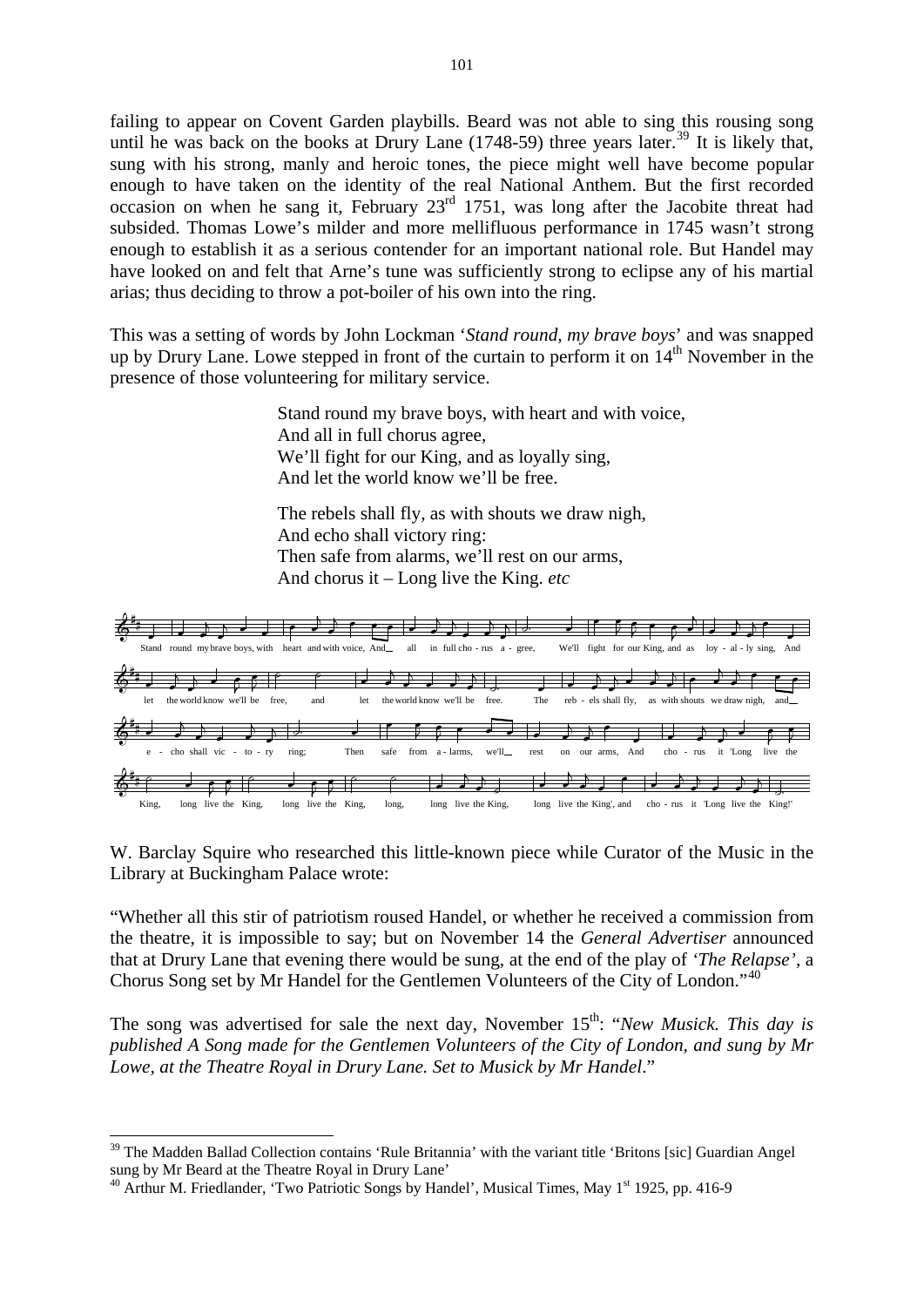Thus Drury Lane had strong patriotic music, while Covent Garden was forced to resurrect old favourites from a previous time of conflict.

Many years earlier in 1739, during the War of Jenkins's Ear, Beard had found great success with several songs celebrating Admiral Vernon's capture of Porto Bello. During the months of October and November of that year, when Londoners were aware of the hostilities but ignorant of the outcome, Beard sang "To Arms" and "Britons strike home" on most nights. These were two arias from Purcell's incidental music to the play "Bonduca, or The British Heroine"(1695), and their texts were suitably martial and aggressive:

> The oracle for War declares Success upon our Hearts and Spears.

Britons strike home, revenge your Country's wrong: Strike and record yourselves in Druid songs.

On March 15<sup>th</sup> 1740 London learned of the successful action at Porto Bello. The theatre was quick to respond, and on 25<sup>th</sup> Beard sang 'Nel Pugnar' and 'A Song in the character of a Captain of an English Man-of-War upon the taking of Porto Bello': $41$ 

> Spain no longer shall assume Boys, The true Ocean as their own; For at last the time is come Boys, We've their Topsails lower'd down: Tho' in politics contesting, Round to Round they veer about, All their shifts and manifesting, We will with our Broadsides rout, etc.

This was something new. Appearing in costume in the interval between the acts he became noted for his little scenes "in character". According to the requirements of the moment, he was happy to don the costume of a common soldier or sailor, or a Captain or Admiral to rouse the audience's spirits. He did it in the theatre, at the Pleasure Gardens, and at private parties in the taverns. Such 'acts' transferred, in time, to the Music Hall. But in the mid-eighteenth century these did not yet exist; and the 'straight' singer of Handel's fine oratorios was just as able to sing florid arias in the guise of the biblical military hero 'Judas Maccabaeus' as to turn his vocal prowess to a ballad in the character of the contemporary hero 'Jack Tar'.

Because of Beard's success at popularising these pieces of propaganda it was possible to read, in the St James Magazine,  $42$ 

"...let but *Britons strike home*, or *God save the King*, be sounded in the ears of five thousand brave Englishmen, with a Protestant prince at the head of 'em, and they'll drive every monsieur into the sea, and make 'em food for mackrel".<sup>[43](#page-10-2)</sup>

<sup>&</sup>lt;sup>41</sup> A copy of this is in the Madden Collection, University Library, Cambridge, and is illustrated on page 56  $^{42}$  The St James Magazine, 1762

<span id="page-10-2"></span><span id="page-10-1"></span><span id="page-10-0"></span><sup>&</sup>lt;sup>42</sup> The St James Magazine, 1762<br><sup>43</sup> quoted in: Terence M. Freeman, 'Dramatic Representations of British Soldiers and Sailors on the London Stage', 1660-1800, The Edwin Mellen Press, Lewiston/Queenstown/Lampeter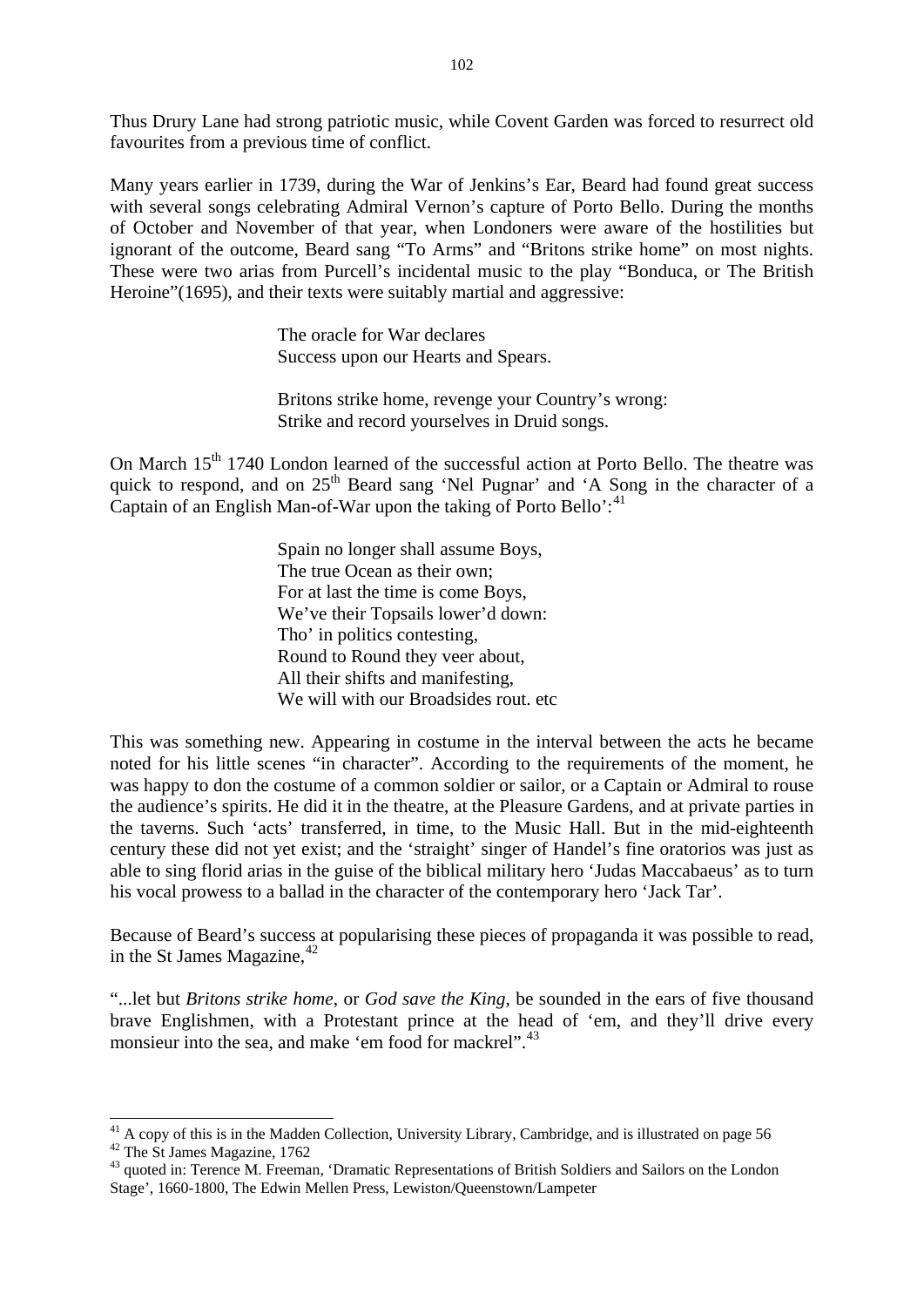The "English Captain's Song" stayed popular through March and April 1740, but at the end of the season (which was usually in mid-May) it fell out of Beard's repertoire.

But in the dark days of 1745, when Bonnie Prince Charlie was expected to arrive in London at any moment<sup>[44](#page-11-0)</sup>, Beard dusted off the patriotic songs of 1739-40. To these he added new 'occasional' ballads by the Covent Garden house-composer John Frederick Lampe (composer of the ballad opera *The Dragon of Wantley*). These were not even as successful as Handel's, and quickly faded from view. One of them was called "The English Hero's welcome home", which was rather optimistic as there had been no battle between the forces by January  $8<sup>th</sup>$ 1746, when it first appears on playbills! The Duke of Cumberland was still pursuing the rebels northwards to Scotland at this time; and a skirmish at Clifton, near Penrith, had been inconclusive. More to Beard's taste was a fine aria with trumpet obbligato from incidental music by Purcell: 'Genius of England' (from 'Don Quixote'). This found a more regular place in his repertoire, beginning with performances throughout October 1745, and remaining there until the end of the season. The text, written originally in 1694 by Thomas Durfey, could not have been better chosen, and may well have helped military recruitment in these troubled times:

> Genius of England From thy pleasant Bow'r of Bliss Arise and spread thy sacred Wings; Guard from foes the British state, Thou on whose smile does wait Th'uncertain happy Fate Of Monarchies and Kings. Then follow brave Boys to the Wars; The Laurel you know is the prize: Who brings home the noblest Scars Looks finest in Celia's Eyes. Then shake off the slothful ease, Let Glory inspire your hearts; Remember a Soldier in War and in Peace Is the noblest of all other Arts.



But what was wanted was something as grand as the extract from Handel's Coronation Anthem, but which could still be performed by as small a group as were employed by the theatres for the interval music. It was Thomas Arne who would achieve lasting glory by discovering and arranging the melody, and John Beard who created history by singing it onstage on Saturday  $28^{th}$  September 1745.

<span id="page-11-0"></span><sup>&</sup>lt;sup>44</sup> Horace Walpole, writing to Sir Horace Mann, British Envoy in Florence, on  $27<sup>th</sup>$  September after the battle of Prestonpans, voiced the dread that all Londoners were feeling: "Prince Charles has called a Parliament in Scotland for the  $7<sup>th</sup>$  of October; ours does not meet till the  $17<sup>th</sup>$ , so that even in the show of liberty and laws they are beforehand with us… I have so trained myself to expect this ruin, that I see it approach without any emotion". Scholes, ibid. p. 5-6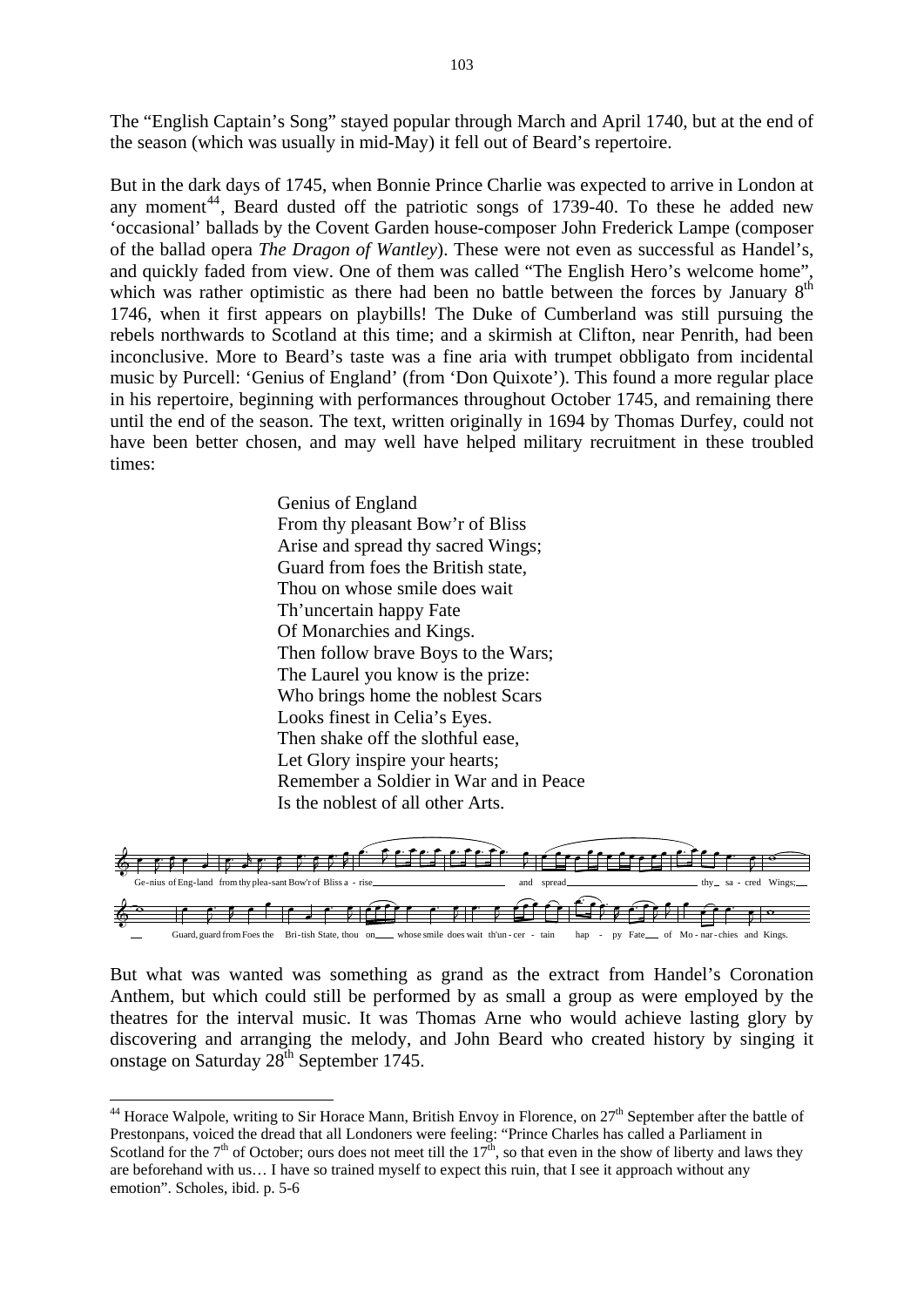### **GOD BLESS OUR NOBLE KING**

Arne was a Catholic – as was John Beard's wife Henrietta – and their personal feelings about the Jacobite invasion must have been very mixed at this time. Beard must have been particularly alarmed as Henrietta had Jacobite blood running through her veins. She was King James II's great-granddaughter by the illegitimate line passing down from his mistress Arabella Churchill. The Young Pretender was almost her age, and was the King's grandson by his second wife Mary of Modena. Thus Henrietta and Bonny Prince Charlie were cousins – though one suspects that she kept this quite quiet at such a delicate moment in time. If it was well-known that Beard was married to *a)* a catholic, and *b)* a relative of the Pretender, then it was very astute of him to make a public show of his loyalty to the House of Hanover by singing hymns for their safety.

Arne played a very clever game. Asked by Drury Lane to produce a ballad in support of the House of Hanover (which his stirring aria 'Rule Britannia' failed to do) he made use of an old catholic anthem tune.<sup>[45](#page-12-0)</sup> This was recognised by some at a very early stage. When Benjamin Victor wrote to the absent Garrick to tell him of the amazing musical innovation in the London theatres he reported that the new loyal words were sung to 'an old anthem tune', and that the song consisted of 'the very words, and music, of an old Anthem that was sung at St. James's Chapel, for King James the Second, when the Prince of Orange was landed, to deliver us from popery and slavery.<sup>[46](#page-12-1)</sup>

This is also confirmed by Charles Burney in a letter to Sir Joseph Banks of  $29^{th}$  July  $1806^{47}$  $1806^{47}$  $1806^{47}$  – which also contains the interesting details of the first performers' names:

'Old Mrs Arne, the mother of Dr. Arne and Mrs Cibber, a bigoted Roman Catholic, assured me at the time, 1746, that God save the King was written and sung for King James, in 1688, when the Prince of Orange was hovering over the coast; she said she had heard it sung, not only at the Playhouse but in the street. Her son, Mr. Arne, composer to Drury Lane Theatre, at the desire of Mr. Fleetwood, the Patentee, harmonised this loyal song for the stage, and he made a trio of it for Mrs Cibber *[his sister*], Beard, and Reinhold, with instrumental accompaniments without knowing the author of the words or original melody, and it continued to be sung and called for a full year after the suppression of the rebellion.'

As a little digression it is worth noting that the origins of the tune have not been definitively traced by most of the musicologists who have written on the subject.<sup>[48](#page-12-3)</sup> Written in a 'Galliard' style with two distinct halves composed of unequal length - three phrases followed by four phrases - it has a distinctive musical shape. Although there are several  $17<sup>th</sup>$  century pieces that have been discovered to resemble it closely, and that have musical phrases in common, none make an absolutely perfect fit. There are real similarities with a *Minuet* by Purcell (1696), an Old Song '*Franklin is fled away*', the carol '*Remember O thou man*' (set in the minor key), and a keyboard piece by the organist John Bull (1562-1628). Frustratingly, the manuscript of

<span id="page-12-0"></span><sup>&</sup>lt;sup>45</sup> see Percy A. Scholes, 'God save the Queen', Oxford University Press, London, 1954 pp. 9-13 for a description of the version of the song given in *Thesaurus Musicus*, and published c.1744 (i.e. before its performance at Drury Lane). This appears to be the source for Arne's actual arrangement.

<sup>&</sup>lt;sup>46</sup> Percy A. Scholes, 'God save the Queen', Oxford University Press, London, 1954, pp. 49-50

<span id="page-12-2"></span><span id="page-12-1"></span><sup>47</sup> W. H. Cummings, 'God save the King', Novello, London 1902, pp. 35-6

<span id="page-12-3"></span><sup>48</sup> including W.H. Cummings, op.cit.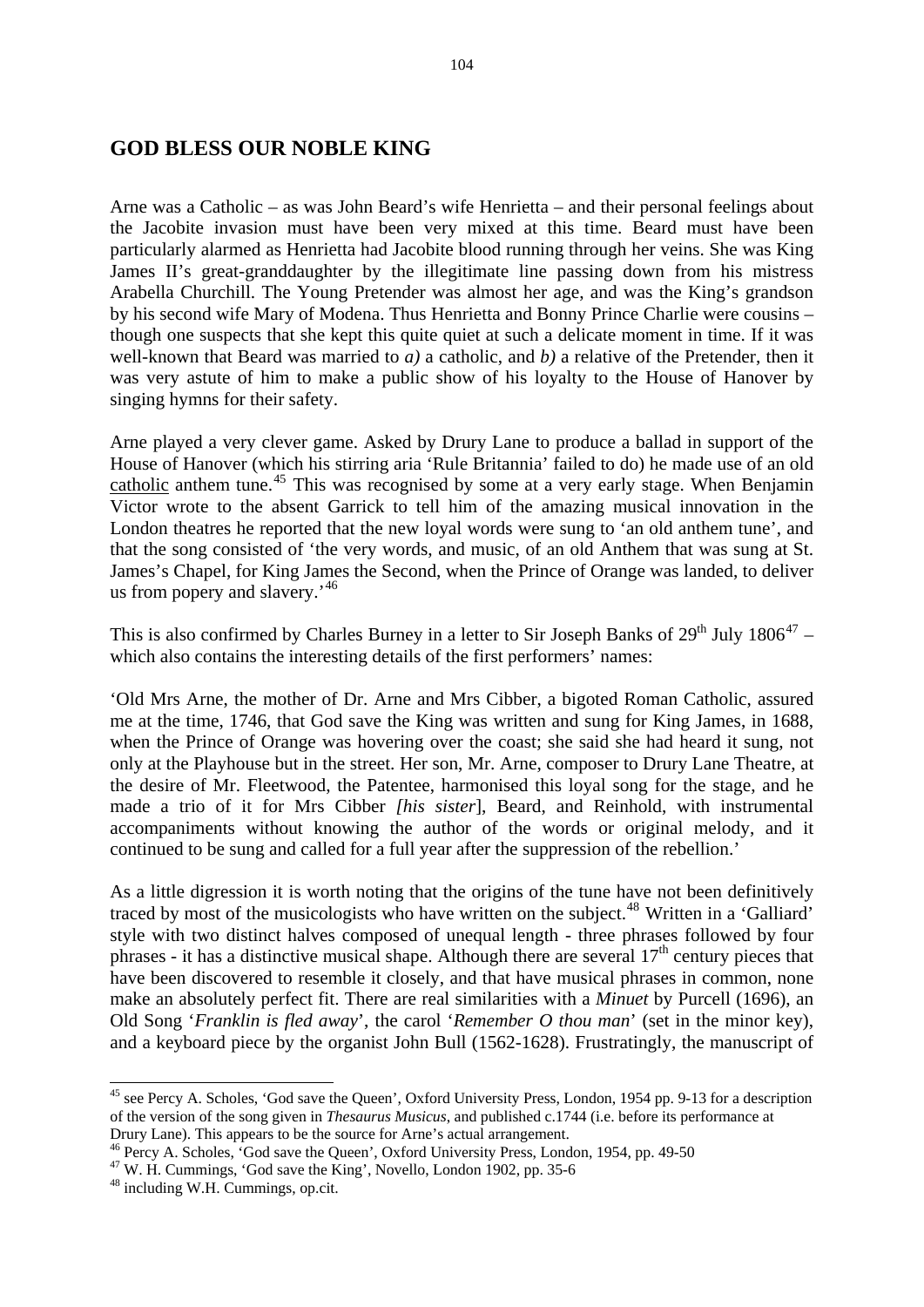the last piece in this list has disappeared, and it is only known from a copy made by Sir George Smart (1776-1867) in the nineteenth century. But it is the only version of the tune to have the unequal shape of three phrases followed by four.



Percy Scholes makes a convincing case for this being the inspiration behind the old Anthem sung in King James II's time.<sup>[49](#page-13-0)</sup> There is a convincing argument that it was performed even earlier for James I in 1607 at the Merchant Taylor Hall, and that the words to Dr Bull's tune were by Ben Jonson, beginning: "God save great James our King".<sup>[50](#page-13-1)</sup> *The Times* newspaper of Wednesday January 30th 1822 carried this report:

"Mr Clark, of the King's Chapel, has, in a work recently published, traced back from the records and books of the Merchant Tailors' Company, that this song was composed and sung on the escape of King James I from the [Gun] Powder Plot, and sung in their Hall by the gentlemen and children of his Majesty's Chapel Royal, on the day when King James dined there, when a grand solemn entertainment, to celebrate the event of the King's escape from the Gunpowder Plot, was given; and it is supposed that the Church Service was performed previous to the entertainment, as the Dean and Sub-Dean were present, and an organ was erected in the Hall upon the occasion, which was on the 16th July, 1607. Dr. John Bull was first Professor of Music to Gresham College in 1596, and was chosen organist to James I in 1607, and played before the King at the above entertainment. It appears by the Merchant Tailors' records, that the Master of the Company conferred with Ben Jonson, who was then Poet Laureate, to write some verses for an anthem, which he accordingly did, beginning with 'God save great James our King,' and Dr. John Bull set them to music, which is the same so universally admired now George is substituted."

Arne's manuscript is interesting for many reasons. It shows what words were sung when it was first performed in 1745, and in what key the music was played. This has traditionally been G major, which is the key of the first publication. But in September of that year he wrote it out in E flat major. The reason was doubtless because his sister – the fine actress who had also been the first singer of Handel's aria 'He was despised' – was a contralto. Beard's tenor part in this trio version is very comfortably written for his range, from low F to high G:



<span id="page-13-1"></span><span id="page-13-0"></span><sup>&</sup>lt;sup>49</sup> Percy A. Scholes, 'God save the Queen', Oxford University Press, London, 1954, pp. 97-101  $^{50}$  Andrew Ashbee, 'Records of English Court Music', Snodland, c. 1986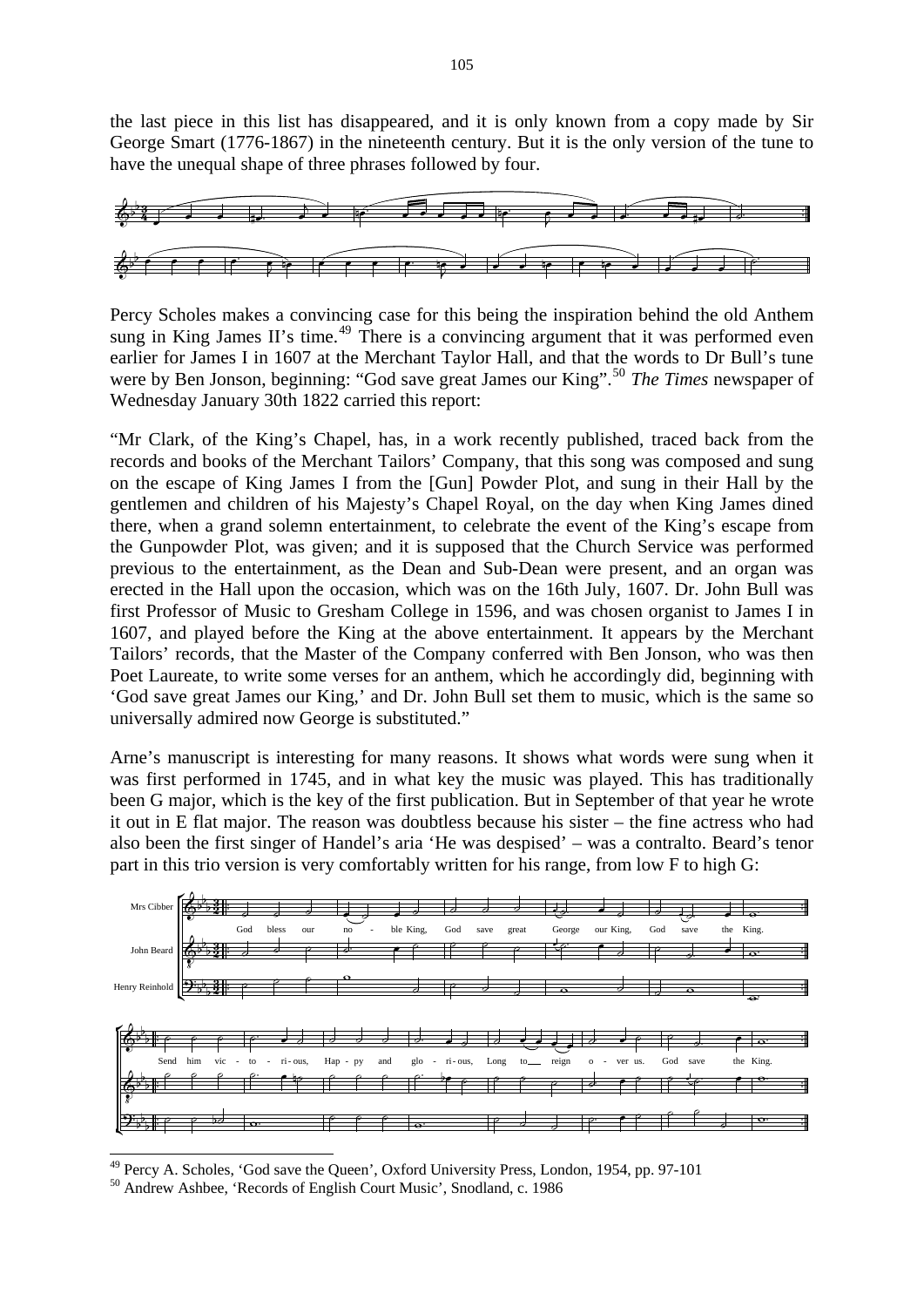The text published in  $1745$ ,<sup>[51](#page-14-0)</sup> though largely based on that penned initially by Ben Jonson in 1607, is actually derived from the version published in 1744 in the *Thesaurus Musicus*. Nobody ever claimed authorship of the lyrics. The *Thesaurus Musicus* version has the usual verse 2 words "O Lord our God arise / Scatter his enemies" etc. The *Gentleman's Magazine* added a new verse in its 1745 publication which is still sung today: "Thy choicest gifts in store / On him be pleased to pour...etc." Arne must have been quietly pleased to have foisted on an unsuspecting Protestant nation a tune heavy with Catholic resonance. Even John Beard may have been able to go home to his wife Henrietta and enjoy the subtle joke with her.

The actual autograph manuscript of the song is in the British Library.<sup>[52](#page-14-1)</sup> Verse 1 (seen above) reads:

> God bless our noble King, God save great George our King, God save the King. Send him victorious, Happy and glorious, Long to reign over us, God save the King.

There is a final mystery to unravel. John Beard was contracted to Covent Garden Theatre between 1743-8. Eye-witness records all show him as singing in the first performance of the anthem at Drury Lane on Saturday 28<sup>th</sup> September 1745. Why?

The answer, although based on speculation, could be as follows. The tenor singer employed at Drury Lane after Beard's removal to Covent Garden was Thomas Lowe, whom we have seen having success with 'Rule Britannia' and Handel's new ballad. He was not a quick learner. Burney described him as having "the finest tenor voice I ever heard in my life", but who "for want of diligence and cultivation could never be safely trusted with anything better than a ballad, which he constantly learned by his ear".<sup>[53](#page-14-2)</sup> In contrast, Beard "... knew as much of music as was necessary to sing a single part at sight, and with a voice that was more powerful than sweet, he became the most useful and favourite singer of his time..."<sup>[54](#page-14-3)</sup>

Lowe was obviously not the man to be entrusted with a harmony part at short notice. Arne knew Beard well; they had worked together at Drury Lane during the 1730s. He now had to prepare something stirring in a hurry, to counter the news of Sir John Cope's defeat at the Battle of Prestonpans, which had just reached London. The Drury Lane management needed to reassure their clientele, many of whom were planning to move out of the capital, with music that was upbeat and patriotic. So Arne cannily took the catholic tune that he had found in the recently published *Thesaurus Musicus* and quickly made a 3-part ballad of it. He probably imagined it would be another occasional piece like all of the others – here today and gone tomorrow. It was a Saturday and he needed good performers. He knew where to find a reliable tenor. One can imagine Beard in the painting room at Covent Garden finishing his customary steak with the other members of the *Sublime Society of Beefsteaks*; being called

<span id="page-14-0"></span><sup>&</sup>lt;sup>51</sup> Authorship was claimed on behalf of his father, Henry Carey (author of "Sally in our alley") by George

Saville Carey in 1795 on very slender grounds, that have since been discredited. W. H. Cummings, ibid. p.45- 52 Add. MS. 29,466

<span id="page-14-2"></span><span id="page-14-1"></span><sup>53</sup> Charles Burney, 'A General History of Music', London 1935, p.1010

<span id="page-14-3"></span><sup>54 &#</sup>x27;Memoirs of Dr. Charles Burney', University of Nebraska Press, Lincoln & London 1988, p.131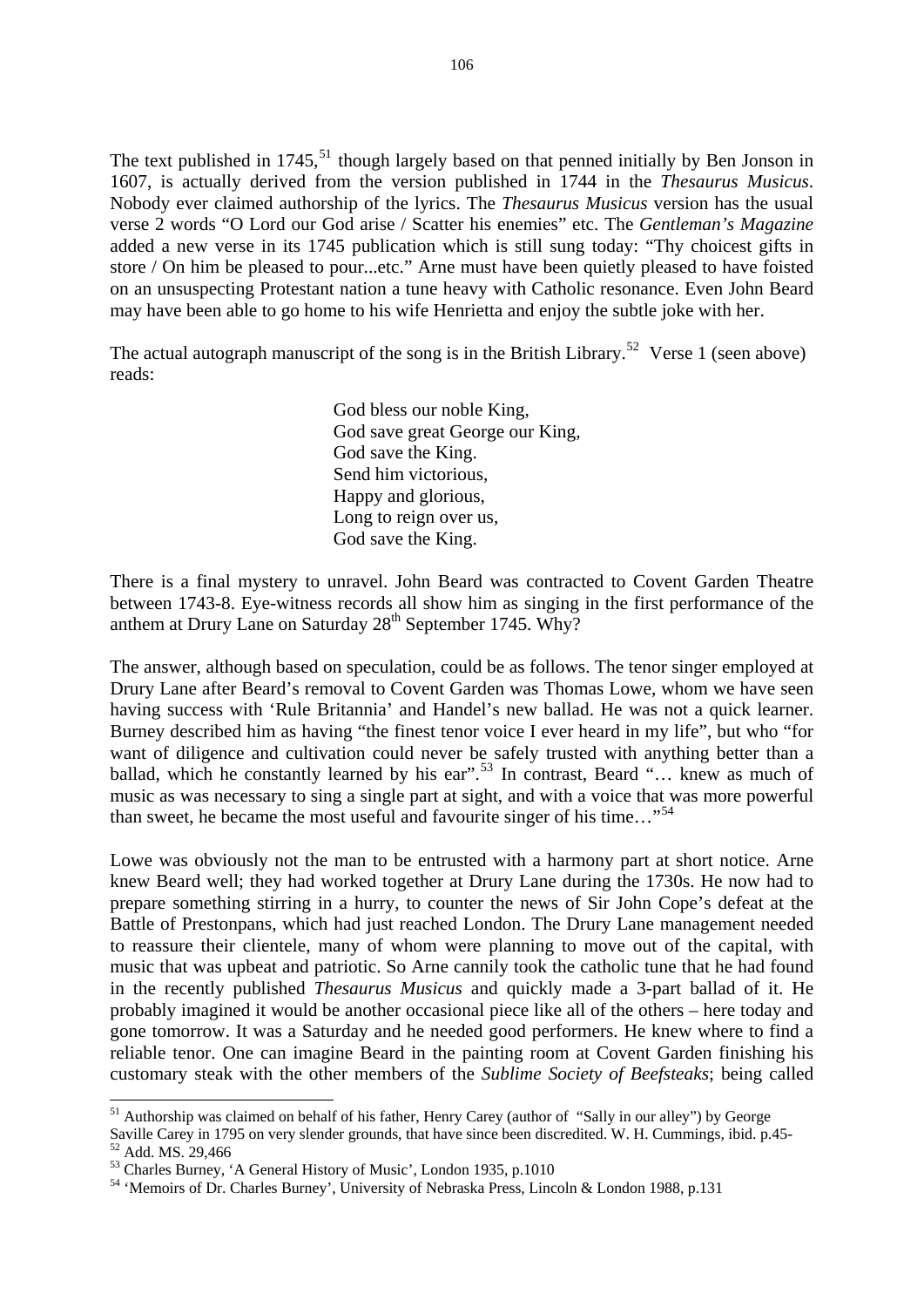outside to address this emergency; learning the new music as he went across the road to his previous home-turf; and finally striding onstage with his colleagues Susanna Cibber and Henry Theodore Reinhold to sing another of Arne's arrangements – little realising what this particular one would lead to.

Its success was so complete that it was in print next day, and being talked about far and wide. Magazines like the *Gentleman's Magazine* were quick to print it, in a show of loyalty, adding new verses of their own. Covent Garden Theatre needed to get onto the bandwagon as well. Their own star singer had been involved in the first performance, after all.

Benjamin Victor's letter to Garrick, which is dated  $10<sup>th</sup>$  October, i.e. a mere twelve days after the first performance, reveals that the custom did indeed spread to both theatres:

"The stage at both houses is the most *pious*, as well as the most *loyal* place in the three kingdoms. Twenty men appear at the end of every play: and one, stepping forward from the rest, with uplifted hands and eyes, begins singing, to an old anthem tune".<sup>[55](#page-15-0)</sup>

The idea of copyright was still in its infancy at this time; but there was an understanding between the theatres that they didn't poach each other's product until a season, or a set number of performances, had passed. No such qualms can have attached to Arne's arrangement of this new loyal song. Obviously the fact that it was only an arrangement - not an original composition - made a significant difference.<sup>[56](#page-15-1)</sup> Charles Burney clarifies matters in his letter of 1806:

"I, then a pupil of Mr Arne, was desired by some of the Covent Garden singers with whom I was acquainted, and who knew that I was a bit of a composer, to set parts to the old tune for the *new house*, as it was then called, which I did utterly ignorant who wrote the words or put them to music." $57$ 

Beard was likely to be the instigator of this arrangement. As a frequent performer of Arne's music (he had recently been singing in performances of his '*Comus*') and as a colleague of both Arne's wife and sister, he would have been a regular visitor at their household. Here he would have met the teenaged Burney, who had recently arrived from Chester as Arne's apprentice. Initial performances at Covent Garden were not advertised in the press, for the reasons outlined above. But during the course of the autumn there appear references to Beard singing "*the new occasional song*"; and on December 26<sup>th</sup> the management plucked up the courage to advertise: "*at the end of the play "God save the King"*.

It was not clear at this stage that this song was destined to eclipse all the other professions of loyalty being sung onstage. New ones still kept arriving, in tandem with the progress of the fortunes of war. New verses were also added to the existing anthem, whose warmongering lyric was a response to the immediacy of the threat. Without a knowledge of the origins of the National Anthem, lines like "Confound their Politicks, Frustrate their knavish tricks" must

<sup>&</sup>lt;sup>55</sup> Percy A. Scholes, God save the Queen, Oxford University Press, London, 1954, p. 7

<span id="page-15-1"></span><span id="page-15-0"></span><sup>55</sup> Percy A. Scholes, God save the Queen, Oxford University Press, London, 1954, p. 7 56 According to Scholes (ibid. p.13) the latest date of publication for *Thesaurus Musicus* must be 1744, since it was advertised for sale in the *Daily Advertiser* on 16<sup>th</sup> November 1744. Therefore the publication of "God save our Lord the King" predates the first recorded performance at Drury Lane by nine months.

<span id="page-15-2"></span><sup>57</sup> Quoted in W. H. Cummings, 'God save the King', Novello, London 1902, p. 36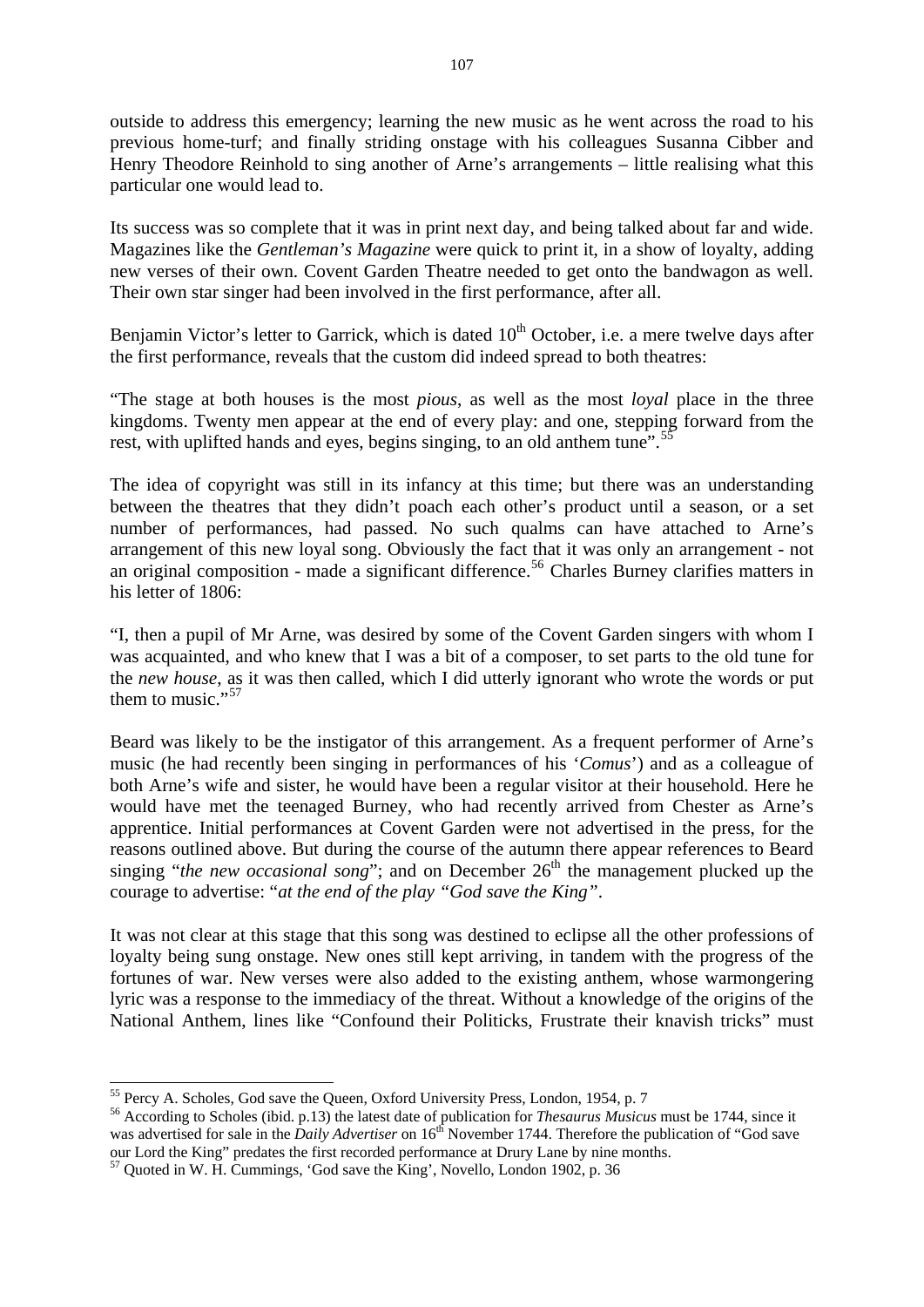seem quite baffling. Understandably this verse is usually omitted in modern performance! But early in 1746, the London public heard verses like this:

> O grant that Cumberland May, by his mighty hand, Victory bring; May he sedition hush, And like a torrent rush, Rebellious hearts to crush, God save the King.

After the Battle of Culloden, on April  $16<sup>th</sup> 1746$ , one could predict that the happy news would be reflected on the daily playbills. While Handel was contemplating a large-scale celebration, with an oratorio on an appropriate theme, *('Judas Maccabaeus*' in which the heroic leader in the title role would be sung by John Beard) the Covent Garden management was offering its public, from April 25<sup>th</sup> onwards, "an Occasional Song on the defeat of the Rebels, by Beard". This must have been the Handel song 'From scourging Rebellion' or 'A Song on the Victory obtained over the Rebels by His Royal Highness the Duke of Cumberland' that Walsh published a month later on  $26<sup>th</sup>$  May.

For some time afterwards there was a certain amount of confusion as to which song was being referred to by the title "*God save the King*". This had earlier been applied to the extract from Handel's Coronation Anthem "Zadok the Priest". Now there was an alternative song, much easier for unison singing, with the same title. Gradually the Handel became known as the 'old' version. As late as 1770 it is apparent from the correspondence of the Sharp family – keen amateur music-makers – that these terms were still being employed. One day in 1770 they were making music in their sailing-barge on the river Thames when they encountered King George III and Queen Charlotte, also on an outing by the river.

"They were seated on a bench under a large tree. As soon as we came opposite to them there happened luckily half a bar's rest, in which time the performers pulled off their hats, and went on in time till the watermen had let down the anker and made us fast. The first piece was *God save the King* (to another tune)." [presumably the Arne version]

Later, after the royal party had enjoyed an *al fresco* concert and suffered the interruption of a shower of rain,

"we struck up *God save the King* in the old tune [presumably the Handel], and the number of people on the water joined us, and the Hurraugh was noble, and after each time His Majesty moved his hat."

The Sharp family musicians were judicious in the order of their programme. The Arne version of *God save the King* is not exactly jolly, and doesn't encourage an audience to join in with hurrahs. But the lively Handel version that concluded their impromptu concert, with its repeated exclamations of



would have allowed the King time to doff his hat and acknowledge the acclamation each time.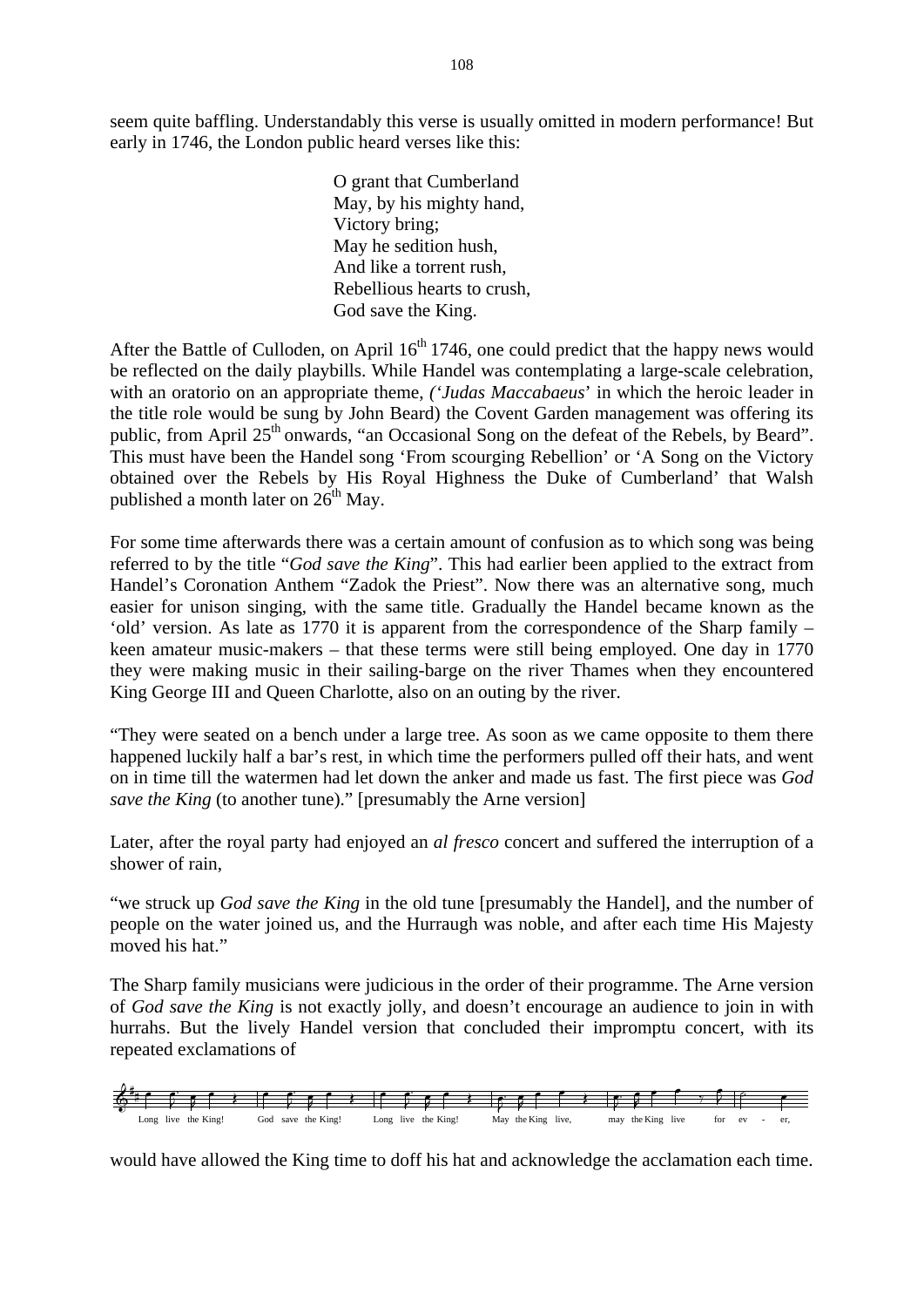### **THE NATIONAL ANTHEM**

It may appear strange that the British public chose Arne's solemn, catholic, melody as their expression of national solidarity. The text says nothing about being proud to be British – as the jollier *Roast Beef* and *Rule Britannia* type of song had.[58](#page-17-0) In fact, reflecting the occasion for which it was first penned, it is little more than a prayer for the safety of the royal family. The impact that this solemnity had on the super-charged feelings of the nation in the perilous days of 1745-6 can be gathered from an eye-witness to the early performances of the original vocal trio version, in which Mrs Cibber sang the melody-line. Lady Lucy Meyrick, discussing the actresses that she had admired in her youth, regarded Mrs Cibber as 'unrivalled' - in comparison to the other leading ladies of the day - in one particular aspect:

"this was in singing *God save the King* in chorus on the stage. She said it was a perfect hymn as *she* sang it; and indeed so it ought always to be, and so we trust it is felt by him for whom with such true British loyalty it is offered up".<sup>[59](#page-17-1)</sup>

After Drury Lane and Covent Garden had established the custom of performing the piece at the end of their evening's entertainments it was not long before the custom was spreading through the kingdom. The Theatre in Goodman's Fields adopted the practice by October 2<sup>nd</sup> 1746; and the provincial theatres were soon to follow. Even the chimes of clocks were altered to ring out the new tune. At St Margaret's Church, Westminster, right beside the seat of Government, the bells which had previously rung out the tune of John Beard's popular 'hit' "*Britons, strike home*" since March 1740 were now updated, as we learn from their minutebook:

### *1748. 15th October. The churchwardens are authorised to cause the repair of the chimes, they to be set to the tune of that Loyal Song called 'God save the King'.*

The music was also hawked through the streets by ballad-sellers, as can be seen in William Hogarth's famous painting 'The March to Finchley, 1745' that celebrates the volunteer militia sent out to defend London against the Jacobite rebels. In the centre of the picture a guardsman walks along beside a ballad-seller, whose copy of the new national anthem is hanging from her basket. It was called for in the theatre even when there was no pressing military threat, as this poem $^{60}$  $^{60}$  $^{60}$  - showing the theatre from the performer's point of view - reveals:

> The coach below, the clock gone five, Now to the theatre we drive: Peeping the curtain's eyelet through, Behold the house in dreadful view! Observe how close the critics sit, And not one bonnet in the pit. With horror hear the galleries ring, Nosy! Black Joke, *God save the King*! [61](#page-17-3)

<span id="page-17-0"></span><sup>&</sup>lt;sup>58</sup> Burney's view was that "Rule Britannia" was "the most pleasing air to English words which our national music could boast." 'Memoirs of Dr. Charles Burney', ibid. p.41

<span id="page-17-1"></span><sup>59</sup> Laetitia Hawkins, 'Memoirs, Anecdotes, Facts and Opinions', vol. 1, 1824

<sup>60</sup> Robert Lloyd, 'To George Colman Esq: a familiar Epistle, 1761' quoted in Scholes, ibid. p. 30

<span id="page-17-3"></span><span id="page-17-2"></span><sup>&</sup>lt;sup>61</sup> 'Black Joke' was a popular tune of the day, and 'Nosy' was the theatre musician Giacomo Cervetto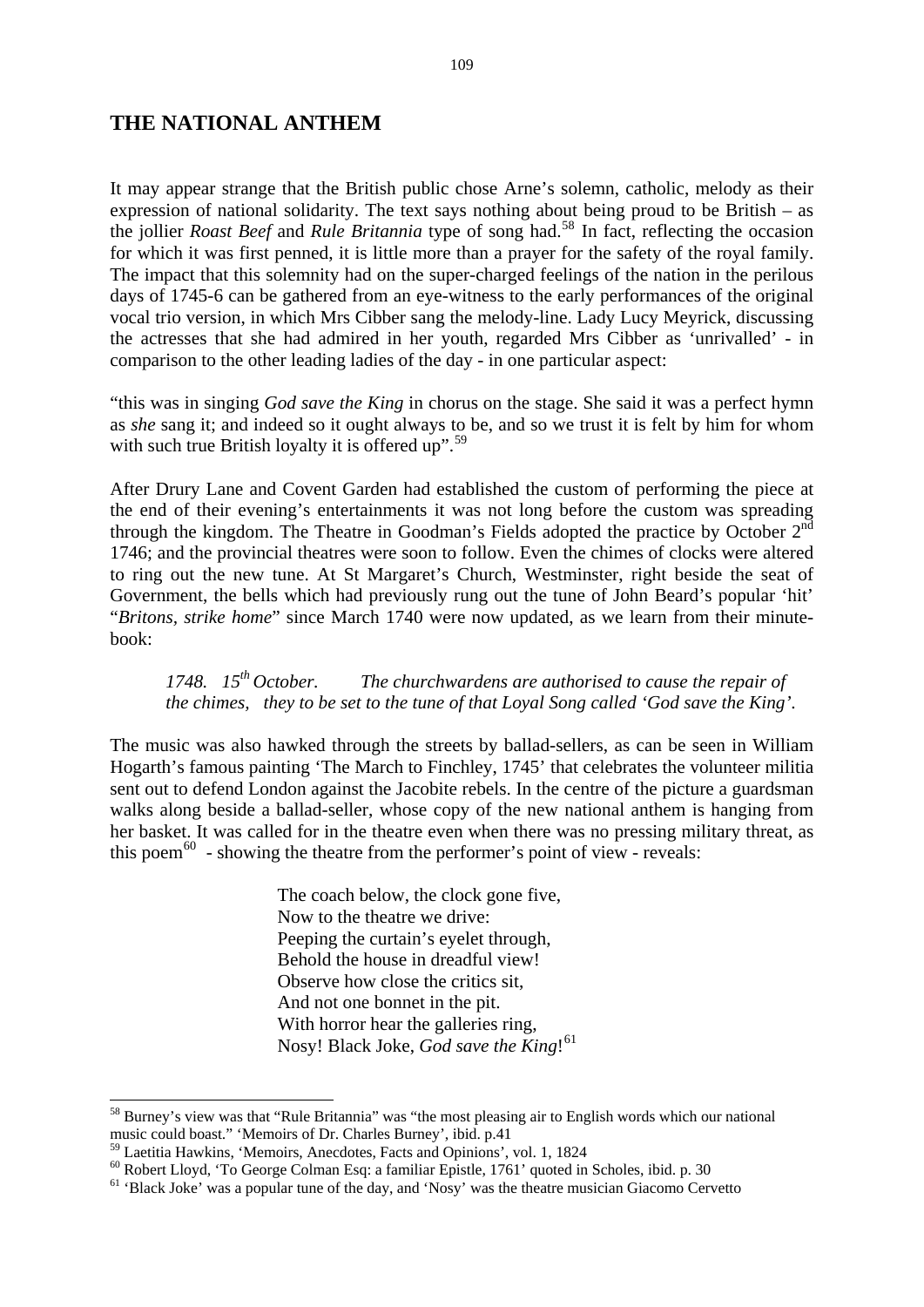George Anne Bellamy recounts an occasion when the new national anthem interrupted a play. In her unreliable memoirs, written long after the event and usually full of inaccuracies, she tells how the news of the victory at Culloden arrived during a performance of *Macbeth*, whilst the King was in the audience. "They stopped the play … and ordering all the singers to unwitch themselves, directed them to sing 'God save great George our King'.<sup>[62](#page-18-0)</sup>

Other popular ballads emerged during this protracted War.<sup>[63](#page-18-1)</sup> Handel had success in 1748 with two arias from 'Judas Maccabaeus' – 'Tis liberty' and 'Come ever smiling Liberty' – both of which looked likely to challenge the supremacy of *God save the King* in the audience's affection. They were called for continuously at this time. Now it was the leading ladies, Mrs Storer and Mrs Faulkner, who added lustre to their reputations with the nightly performances.[64](#page-18-2)



William Boyce wrote "Heart of Oak" with David Garrick at the time of the Seven Years War (1756-63). This was a huge success at the time, both as a solo number for the male singers, and in the context of its position within Garrick's pantomime "Harlequin's Invasion" (1759):

> Come, cheer up, my lads, 'tis to glory we steer, To add something more to this wonderful year, To honor we call you, as free men, not slaves, For who are so free as the sons of the waves? Heart of oak are our ships, Heart of oak are our men: We always are ready. Steady, boys, steady. We'll fight and we'll conquer again and again.

This recalls the spirit of the songs Beard sang at the time of Admiral Vernon's battle at Porto Bello (which took place in November 1739 but was not reported in London until early in the new year). Some twenty years after that naval action Beard was still dressing up as a sailor and doing his patriotic 'act' once again. On the  $28<sup>th</sup>$  November 1760 the 45-year old was creating the role of another sturdy sailor: this time it was 'Thomas', in Covent Garden's new ballad opera "Thomas and Sally". By the 23<sup>rd</sup> April 1761 the playbills featured an additional puff, that he would sing 'by desire, *Heart of Oak*'.

Dibdin would write other stirring nautical songs, to rouse the nation during the French and Napoleonic wars. But the national anthem had taken root. It was often the earliest music that a child would hear. Henry Angelo recounts that:

"When not four years old … my nurse took me to St. James's church, when, in the psalms, hearing everyone about me singing, I thought I must join in the chorus, and began to bawl out

 $62$  George Ann Bellamy, 'An Apology', vol. 3, p.88

<span id="page-18-1"></span><span id="page-18-0"></span><sup>&</sup>lt;sup>63</sup> The War of the Austrian Succession lasted from 1740-8. The Jacobite uprising was only one element in it. The death of the Holy Roman Emperor Charles VI in October 1740 sparked off a crisis that led to Spain, Prussia & France all trying to acquire territory at Austria's expense. Peace was negotiated at Aix-la-Chapelle in 1748. 64 Winton Dean, 'Handel's Dramatic Oratorios and Masques', O.U.P. London, 1959, p. 473

<span id="page-18-2"></span>